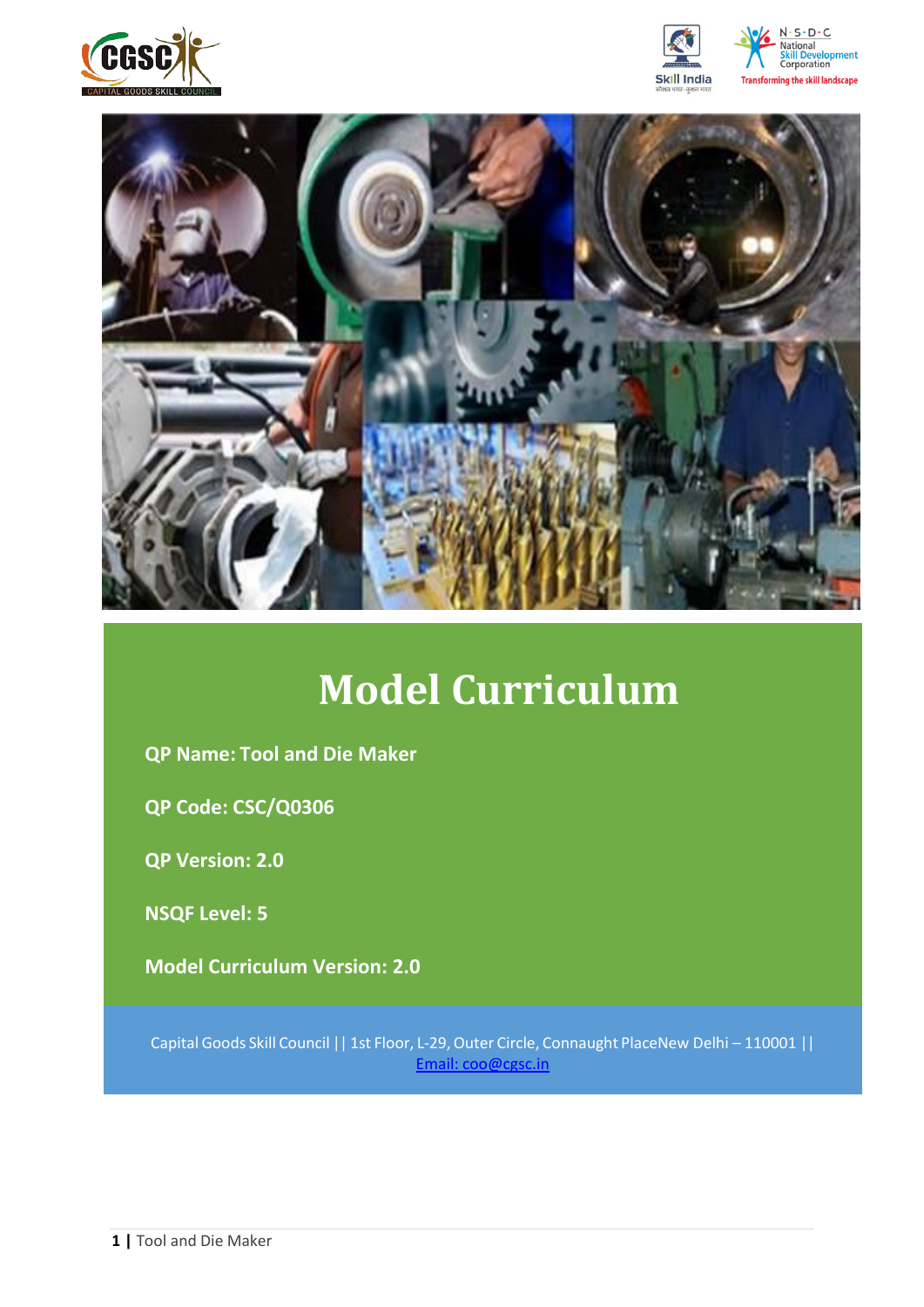



# **Table of Contents**

| Module 3: Process of coordinating with co-workers to achieve work efficiency 10 |  |
|---------------------------------------------------------------------------------|--|
|                                                                                 |  |
|                                                                                 |  |
|                                                                                 |  |
|                                                                                 |  |
|                                                                                 |  |
|                                                                                 |  |
|                                                                                 |  |
|                                                                                 |  |
|                                                                                 |  |
|                                                                                 |  |
|                                                                                 |  |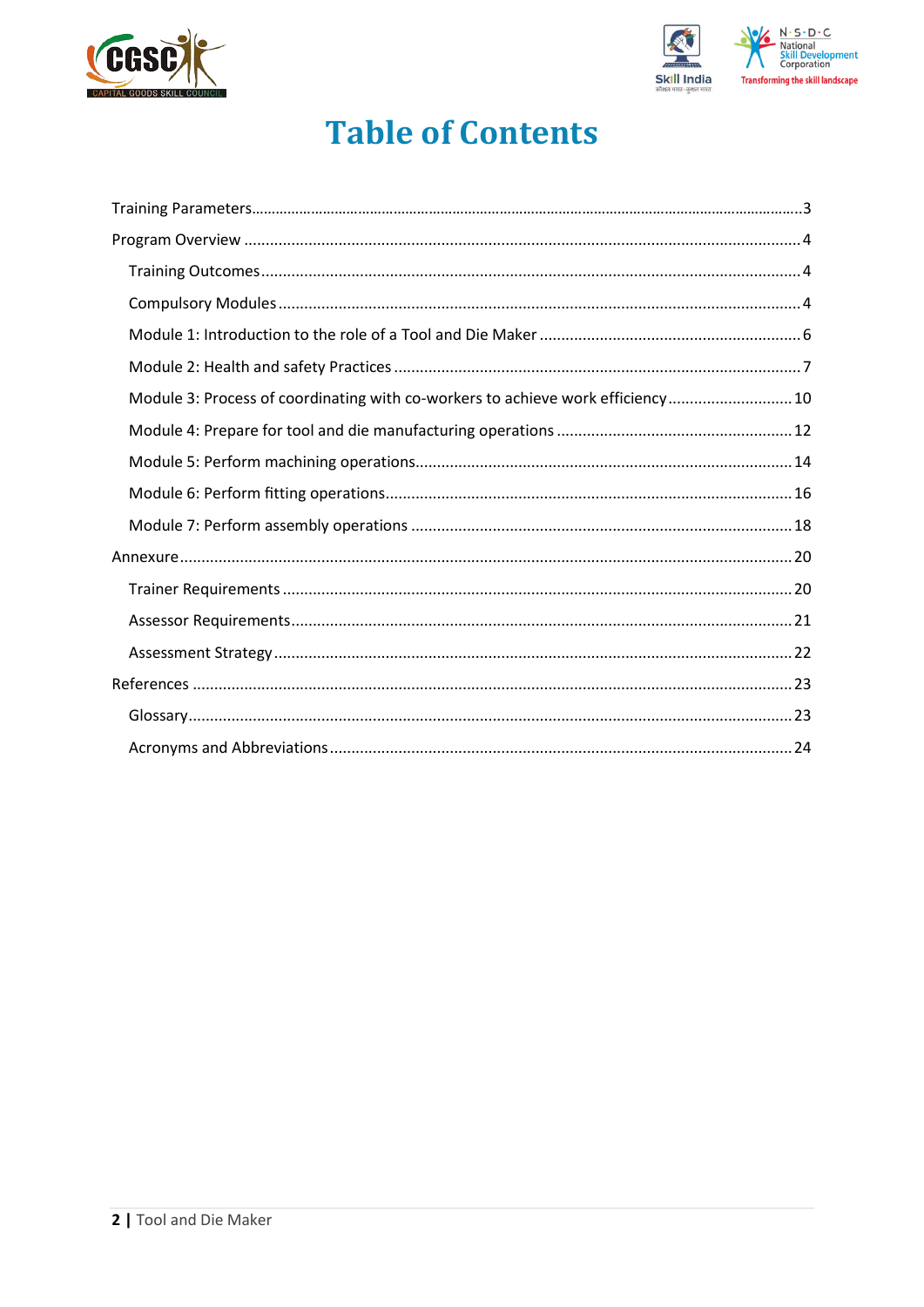<span id="page-2-0"></span>



# **Training Parameters**

| <b>Sector</b>                                                     | Capital Goods                                                                                                                                                                                                                     |
|-------------------------------------------------------------------|-----------------------------------------------------------------------------------------------------------------------------------------------------------------------------------------------------------------------------------|
| <b>Sub-Sector</b>                                                 | 1. Machine Tools<br>2. Dies, Moulds and Press Tools<br>3. Plastics Manufacturing Machinery<br>4. Textile Manufacturing Machinery<br>5. Process Plant Machinery<br>6. Electrical and Power Machinery<br>7. Light Engineering Goods |
| <b>Occupation</b>                                                 | <b>Fitting and Assembly</b>                                                                                                                                                                                                       |
| Country                                                           | India                                                                                                                                                                                                                             |
| <b>NSQF Level</b>                                                 | 5                                                                                                                                                                                                                                 |
| Aligned to NCO/ISCO/ISIC Code                                     | NCO-2015/7222.050                                                                                                                                                                                                                 |
| <b>Minimum Educational Qualification and</b><br><b>Experience</b> | 12th Pass + ITI Fitter or Machinist with 2 years of relevant<br>experience<br>Or<br>12th Pass with 4 years of experience<br>Or<br>CNC programmer - Level - 4 with 2 years of relevant<br>experience                               |
| <b>Pre-Requisite License or Training</b>                          | <b>NA</b>                                                                                                                                                                                                                         |
| <b>Minimum Job Entry Age</b>                                      | 18 years                                                                                                                                                                                                                          |
| <b>Last Reviewed On</b>                                           | 31/03/2022                                                                                                                                                                                                                        |
| <b>Next Review Date</b>                                           | 31/03/2025                                                                                                                                                                                                                        |
| <b>NSQC Approval Date</b>                                         | 31/03/2022                                                                                                                                                                                                                        |
| <b>QP Version</b>                                                 | 2.0                                                                                                                                                                                                                               |
| <b>Model Curriculum Creation Date</b>                             | 31/03/2022                                                                                                                                                                                                                        |
| Model Curriculum Valid Up to Date                                 | 31/03/2025                                                                                                                                                                                                                        |
| <b>Model Curriculum Version</b>                                   | 2.0                                                                                                                                                                                                                               |
| <b>Minimum Duration of the Course</b>                             | 720 Hours 00 Minutes                                                                                                                                                                                                              |
| <b>Maximum Duration of the Course</b>                             | 720 Hours 00 Minutes                                                                                                                                                                                                              |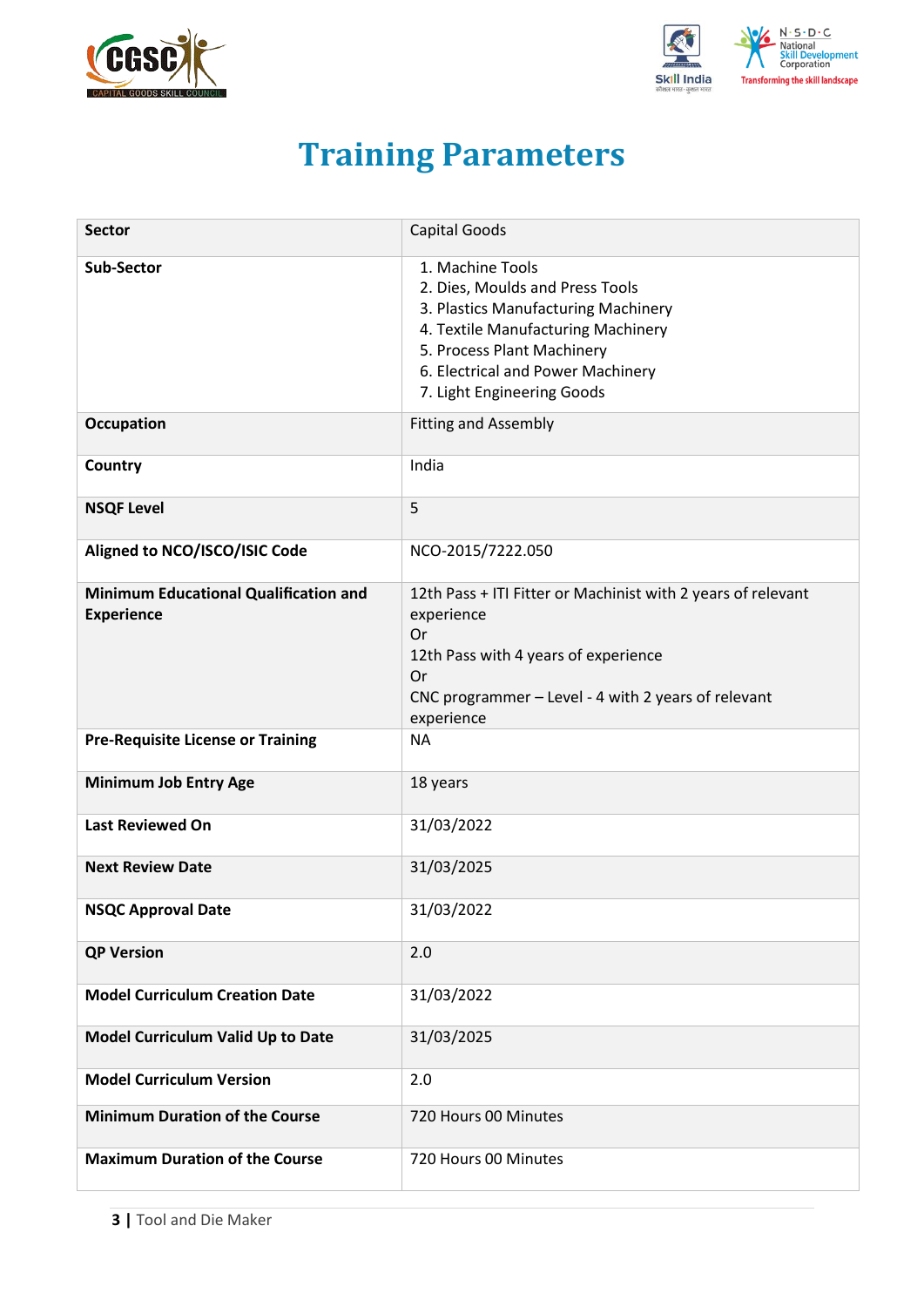



# **Program Overview**

<span id="page-3-0"></span>This section summarizes the end objectives of the program along with its duration.

### <span id="page-3-1"></span>**Training Outcomes**

<span id="page-3-2"></span>At the end of the program, the learner should have acquired the listed knowledge and skills.

- Interpret assembly drawing/work instructions/SOPs for identification of raw material, tools and equipment required for the tool and die manufacturing operations.
- Carry out preparatory activities such as lifting of workpiece, inspection of tools and equipment etc.
- Carry out machining, assembling and post-production operations.
- Work effectively and efficiently as per schedules and timelines.
- Implement safety practices.
- Optimize the use of resources to ensure less wastage and maximum conservation.

### **Compulsory Modules**

The table lists the modules and their duration corresponding to the Compulsory NOS of the QP.

| <b>NOS and Module Details</b>                                                                                            | <b>Theory</b><br><b>Duration</b> | <b>Practical</b><br><b>Duration</b> | On-the-Job<br><b>Training</b><br><b>Duration</b><br>(Mandatory) | On-the-Job<br><b>Training Duration</b><br>(Recommended) | <b>Total</b><br><b>Duration</b> |
|--------------------------------------------------------------------------------------------------------------------------|----------------------------------|-------------------------------------|-----------------------------------------------------------------|---------------------------------------------------------|---------------------------------|
| <b>Bridge Module</b>                                                                                                     |                                  |                                     |                                                                 |                                                         |                                 |
| Module 1: Introduction to the<br>role of a Tool and Die Maker                                                            | 8:00                             | 0:00                                | 0:00                                                            | 00:00                                                   | 8:00                            |
| CSC/N1335 - Follow the<br>health and safety practices<br>at work<br><b>NOS Version-2.0</b><br><b>NSQF Level-3</b>        | 20:00                            | 40:00                               | 0:00                                                            | 0:00                                                    | 60:00                           |
| Module 2: Health and safety<br>practices                                                                                 | 20:00                            | 40:00                               | 0:00                                                            | 00:00                                                   | 60:00                           |
| CSC/N1336 - Coordinate<br>with co-workers to achieve<br>work efficiency<br><b>NOS Version-2.0</b><br><b>NSQF Level-3</b> | 20:00                            | 30:00                               | 0:00                                                            | 00:00                                                   | 50:00                           |
| Module 3: Process of<br>coordinating with co-workers<br>to achieve work efficiency                                       | 20:00                            | 30:00                               | 0:00                                                            | 00:00                                                   | 50:00                           |
| CSC/N0307 - Prepare for the<br>making of tools and die<br>NOS Version No. - 2.0<br>NSQF Level - 5                        | 42:00                            | 80:00                               | 0:00                                                            | 00:00                                                   | 122:00                          |
| Module 4: Prepare for tool<br>and die manufacturing<br>operations                                                        | 42:00                            | 80:00                               | 0:00                                                            | 00:00                                                   | 122:00                          |
| CSC/N0316 - Perform<br>machining operations<br>NOS Version No. - 2.0<br>NSQF Level - 5                                   | 40:00                            | 120:00                              | 0:00                                                            | 00:00                                                   | 160:00                          |

**4 |** Tool and Die Maker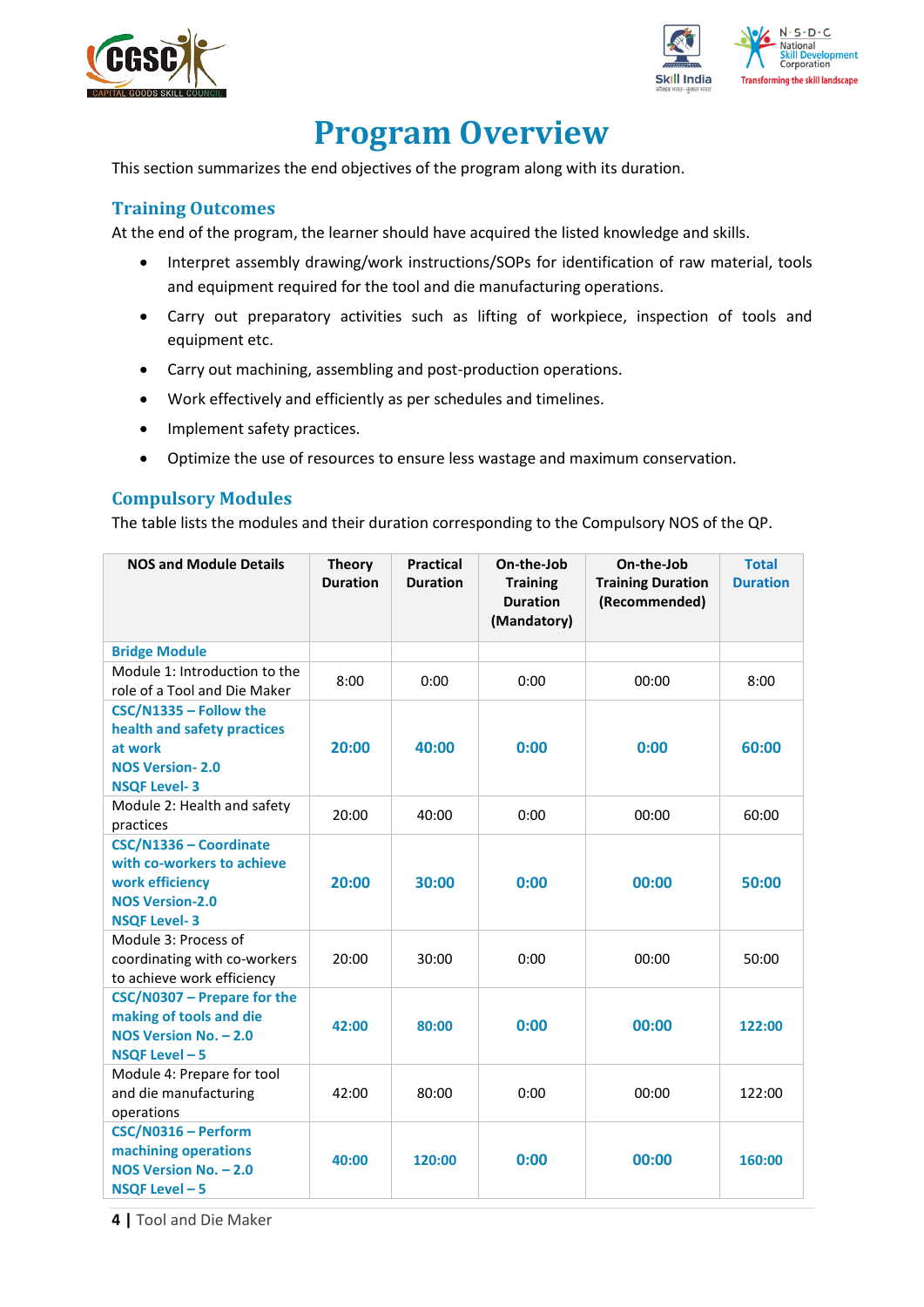



| Module 5: Perform fitting and<br>assembly operations                                     | 40:00  | 120:00 | 0:00 | 00:00 | 160:00 |
|------------------------------------------------------------------------------------------|--------|--------|------|-------|--------|
| CSC/N0308 - Perform fitting<br>operations<br>NOS Version No. - 2.0<br>NSQF Level - 5     | 40:00  | 120:00 | 0:00 | 00:00 | 160:00 |
| Module 4: Prepare for tool<br>and die manufacturing<br>operations                        | 40:00  | 120:00 | 0:00 | 00:00 | 160:00 |
| CSC/N0309 - Perform<br>assembly operations<br>NOS Version No. - 2.0<br>$NSQF$ Level $-5$ | 40:00  | 120:00 | 0:00 | 00:00 | 160:00 |
| Module 4: Prepare for tool<br>and die manufacturing<br>operations                        | 40:00  | 120:00 | 0:00 | 00:00 | 160:00 |
| <b>Total Duration</b>                                                                    | 210:00 | 510:00 | 0:00 | 00:00 | 720:00 |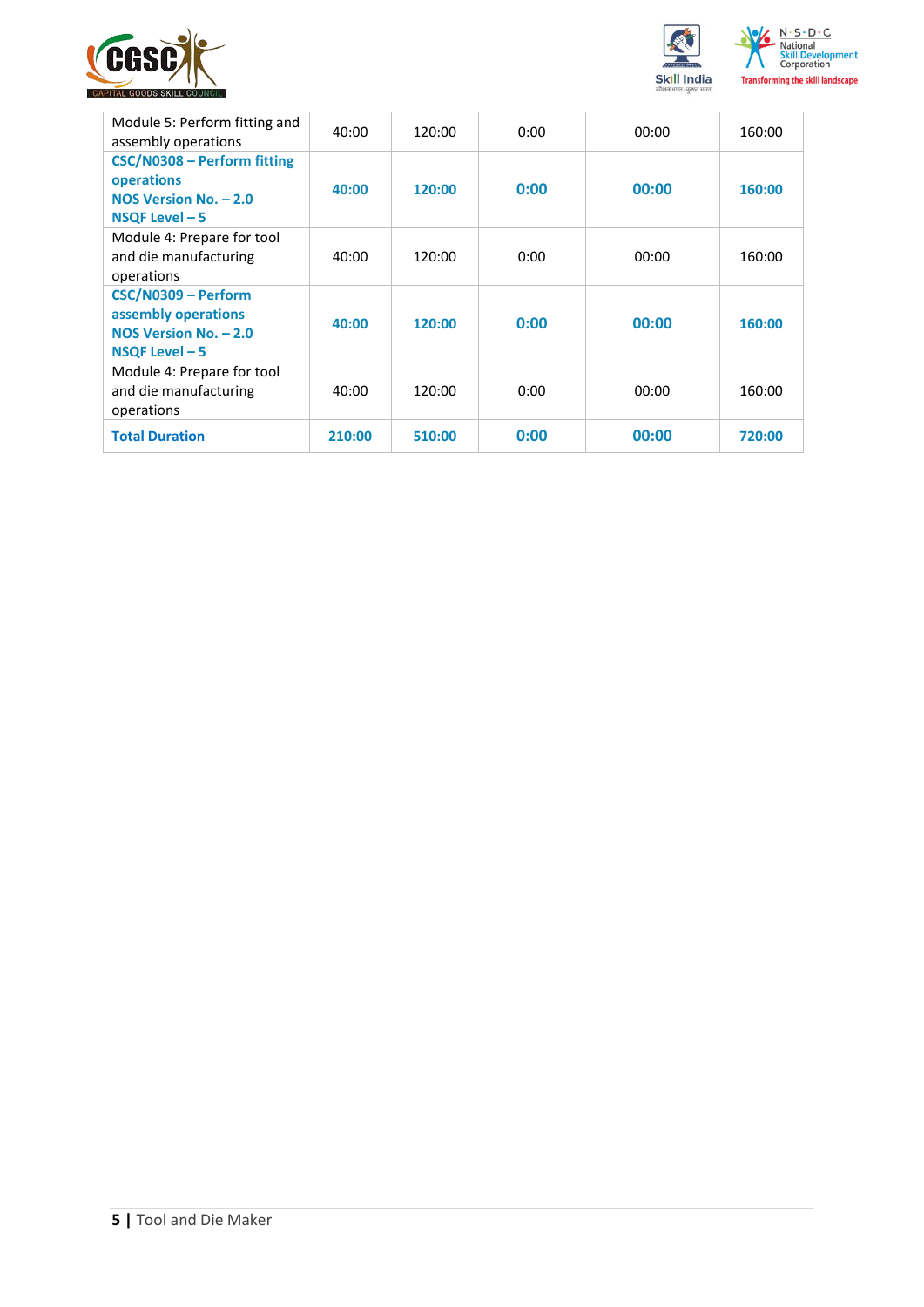



# **Module Details**

## **Module 1: Introduction to the role of a Tool and Die Maker**

## *Bridge module*

#### **Terminal Outcomes:**

• Discuss the role and responsibilities of a Tool and Die Maker.

| Duration: 08:00                                                                                                 | Duration: 00:00                          |
|-----------------------------------------------------------------------------------------------------------------|------------------------------------------|
| Theory - Key Learning Outcomes                                                                                  | <b>Practical - Key Learning Outcomes</b> |
| List the role and responsibilities of a Tool<br>٠<br>and Die Maker.                                             |                                          |
| Discuss the job opportunities of a Tool and<br>Die Maker.                                                       |                                          |
| Describe the size and scope of the capital<br>good industry and its sub-sectors.                                |                                          |
| Explain about Indian capital goods<br>manufacturing market.                                                     |                                          |
| Discuss the standards and procedures<br>involved in the different operations of<br>machining and assembly work. |                                          |
| <b>Classroom Aids:</b>                                                                                          |                                          |
| Whiteboard, marker pen, projector, standard checklists and schedules                                            |                                          |
| <b>Tools, Equipment and Other Requirements</b>                                                                  |                                          |
|                                                                                                                 |                                          |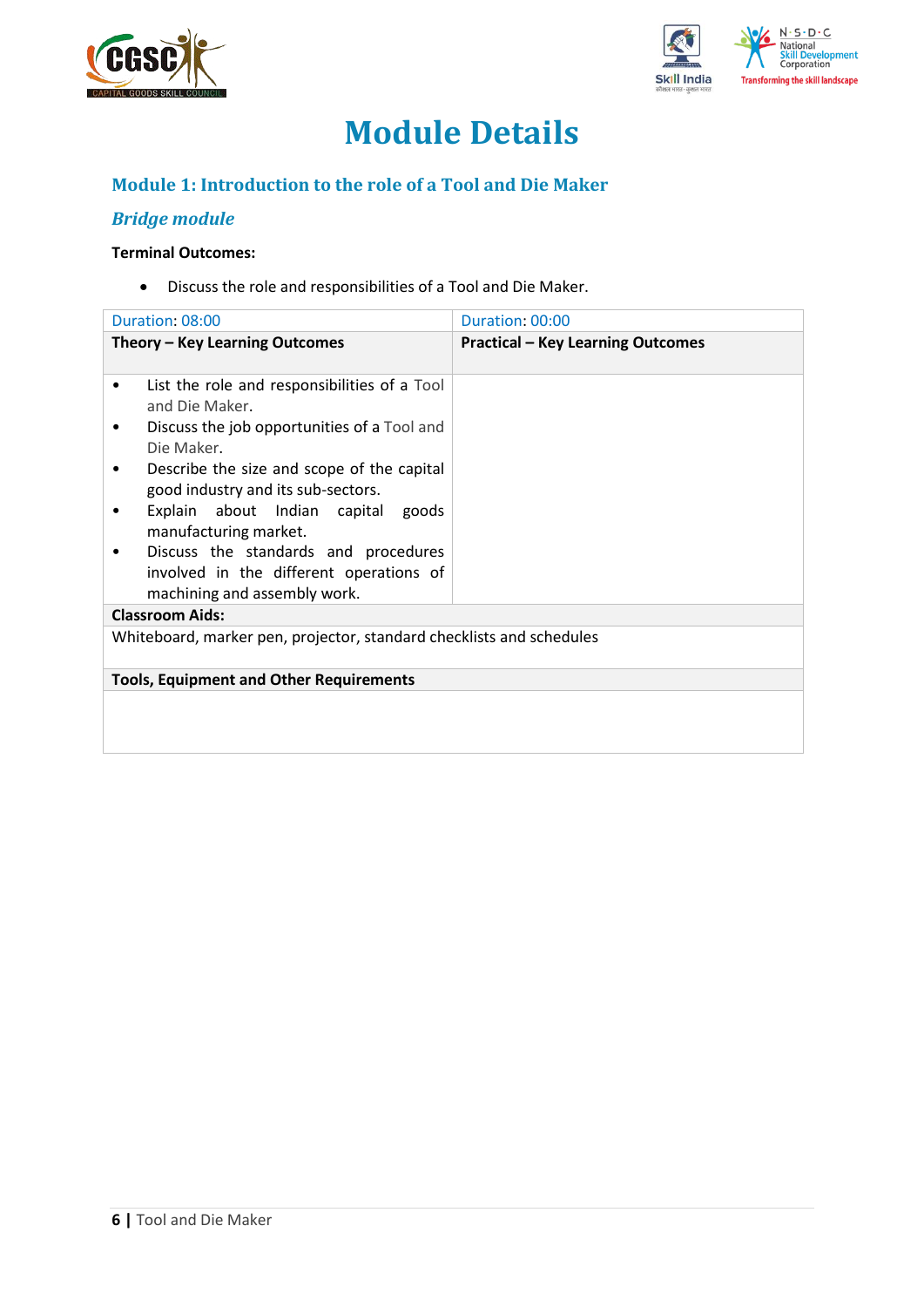



## **Module 2: Health and safety Practices** *Mapped to CSC/N1335 v2.0*

#### **Terminal Outcomes:**

- Demonstrate ways to maintain personal health and safety.
- Describe the process of assisting in hazard management.
- Explain how to check the first aid box, firefighting and safety equipment.
- Describe the process of assisting in waste management.
- Explain the importance of following the fire safety guidelines.
- Explain the importance of following the emergency and first-aid procedures.
- Demonstrate the process of carrying out relevant documentation and review.

|                | Duration: 20:00                                                                                                                                                                                                         | Duration: 40:00                                                                                                                                                                                                                                |
|----------------|-------------------------------------------------------------------------------------------------------------------------------------------------------------------------------------------------------------------------|------------------------------------------------------------------------------------------------------------------------------------------------------------------------------------------------------------------------------------------------|
|                | Theory - Key Learning Outcomes                                                                                                                                                                                          | <b>Practical - Key Learning Outcomes</b>                                                                                                                                                                                                       |
| ٠<br>$\bullet$ | Explain the recommended practices to be<br>followed to ensure protection<br>from<br>infections and transmission to others, such<br>as the use of hand sanitiser and face mask.<br>Explain the importance and process of | Demonstrate the use of appropriate<br>$\bullet$<br>Protective<br>Equipment<br>Personal<br>(PPE)<br>relevant to the task and work conditions.<br>Demonstrate how to handle hazardous<br>$\bullet$<br>materials safely.                          |
| $\bullet$      | checking the work conditions, assessing<br>the potential health and safety risks, and<br>take appropriate measures to mitigate<br>them.<br>Explain the importance and process of                                        | Demonstrate the process of testing the<br>٠<br>firefighting and various safety equipment<br>to ensure they are in usable condition.<br>Demonstrate the process of recycling and<br>$\bullet$<br>disposing<br>different<br>types<br>of<br>waste |
|                | selecting and using the appropriate PPE<br>relevant to the task and work conditions.                                                                                                                                    | appropriately.<br>Demonstrate how to use the appropriate<br>$\bullet$                                                                                                                                                                          |
| $\bullet$      | Explain the recommended techniques to<br>be followed while lifting and moving heavy<br>objects to avoid injury.                                                                                                         | type of fire extinguisher to extinguish<br>different types of fires safely.<br>administer<br>Demonstrate<br>how<br>to<br>$\bullet$                                                                                                             |
| $\bullet$      | Explain the importance of following the<br>manufacturer's instructions and workplace<br>safety guidelines while working on heavy<br>machinery, tools and equipment.                                                     | appropriate first aid to the injured<br>personnel.<br>Demonstrate the process of performing<br>$\bullet$<br>Cardiopulmonary Resuscitation (CPR) on a                                                                                           |
| ٠              | Explain the importance and process of<br>identifying existing and potential hazards<br>at work.                                                                                                                         | potential victim of cardiac arrest.<br>Demonstrate the process of carrying out<br>$\bullet$<br>appropriate documentation following a                                                                                                           |
| ٠              | Describe the process of assessing the<br>potential risks and injuries associated with<br>the various hazards.                                                                                                           | health and safety incident at work,<br>including all the required information.                                                                                                                                                                 |
| ٠              | Explain how to<br>prevent or<br>minimise<br>different types of hazards.                                                                                                                                                 |                                                                                                                                                                                                                                                |
| $\bullet$<br>٠ | Explain how<br>handle<br>to<br>and<br>store<br>hazardous materials safely.<br>Explain the importance of ensuring the                                                                                                    |                                                                                                                                                                                                                                                |
|                | first aid box is updated with the relevant<br>first aid supplies.                                                                                                                                                       |                                                                                                                                                                                                                                                |
|                | Describe the process of checking and<br>testing the firefighting and various safety<br>equipment to ensure they are in a usable                                                                                         |                                                                                                                                                                                                                                                |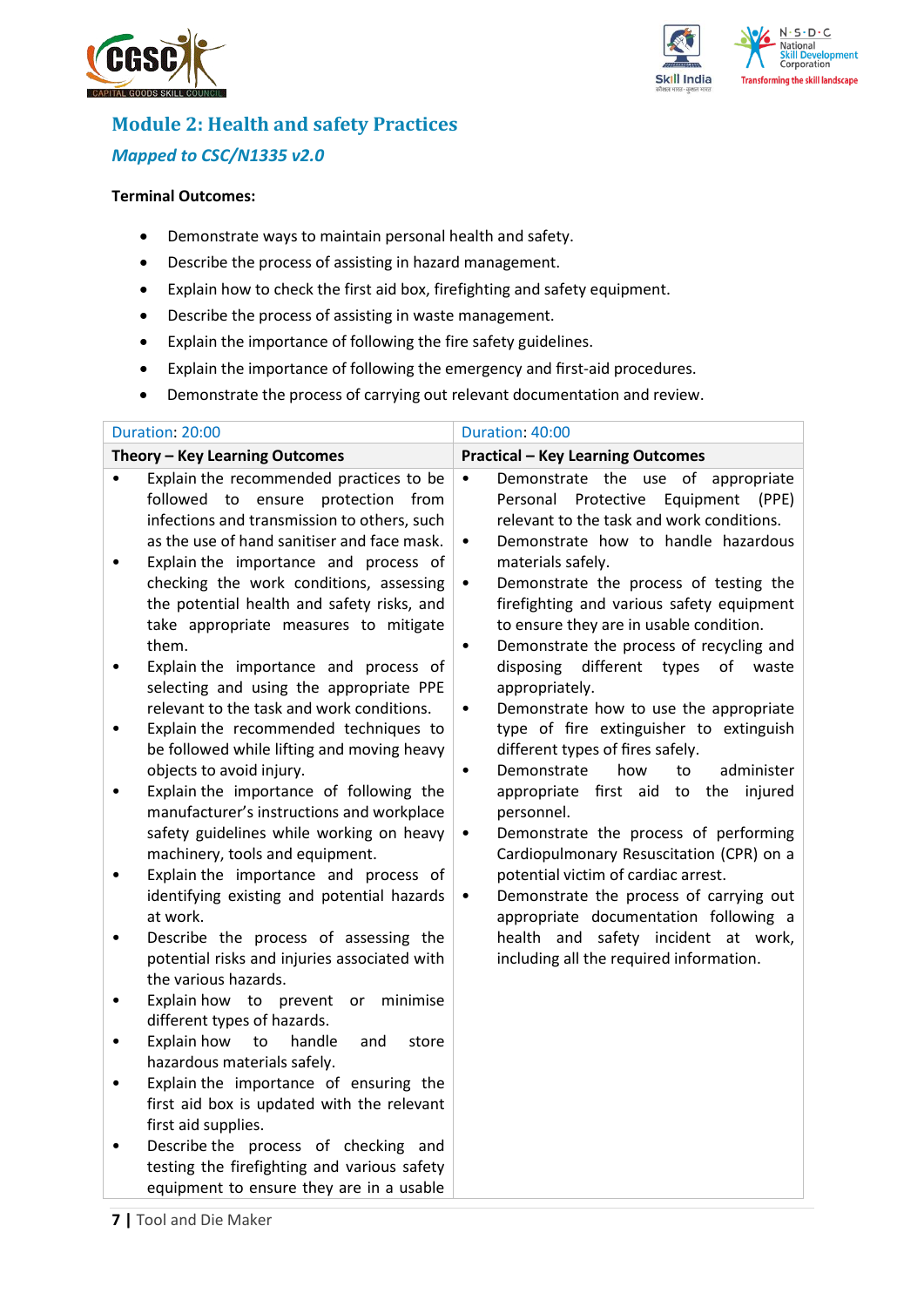





condition.

- Explain the criteria for segregating waste into appropriate categories.
- Describe the appropriate methods for recycling recyclable waste.
- Describe the process of disposing of the non-recyclable waste safely and the applicable regulations.
- Explain the use of different types of fire extinguishers to extinguish different types of fires.
- State the recommended practices to be followed for a safe rescue during a fire emergency.
- Explain how to request assistance from the fire department to extinguish a serious fire.
- Explain the appropriate practices to be followed during workplace emergencies to ensure safety and minimise loss to organisational property.
- State the common health and safety hazards present in a work environment, associated risks, and how to mitigate them.
- State the safe working practices to be followed while working at various hazardous sites and using electrical equipment.
- Explain the importance of ensuring easy access to firefighting and safety equipment.
- Explain the appropriate preventative and remedial actions to be taken in the case of exposure to toxic materials, such as poisonous chemicals and gases.
- Explain various causes of fire in different work environments and the recommended precautions to be taken to prevent fire accidents.
- Describe different methods of extinguishing fire.
- List different materials used for extinguishing fire.
- Explain the applicable rescue techniques to be followed during a fire emergency.
- Explain the importance of placing safety signs and instructions at strategic locations in a workplace and following them.
- Explain different types of first aid treatment to be provided for different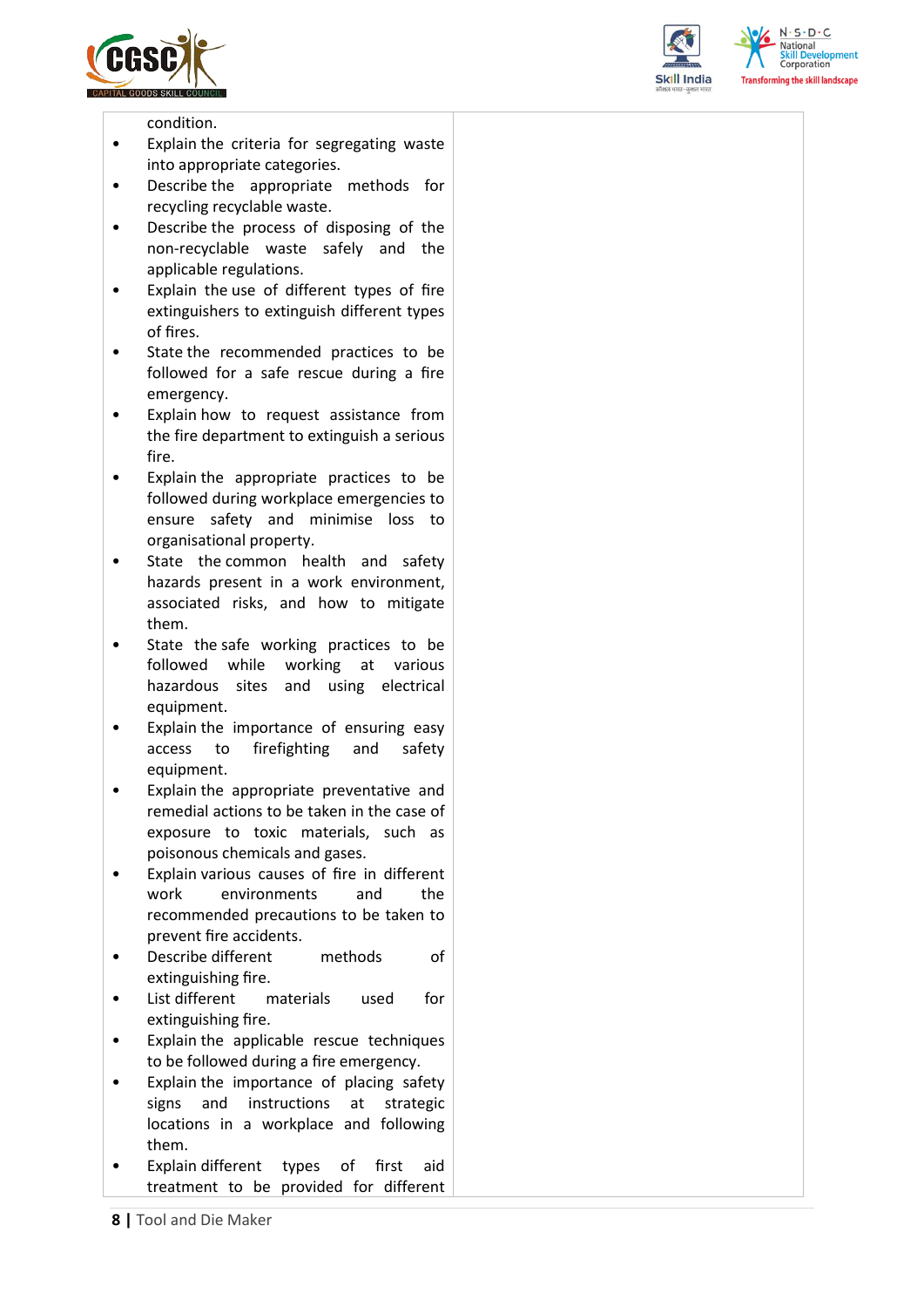



 $N \cdot S \cdot D \cdot C$ forming the skill landscape

types of injuries.

- State the potential injuries associated with incorrect manual handling.
- Explain how to move an injured person safely.
- State various hazards associated with the use of various machinery, tools, implements, equipment and materials.
- Explain the importance of ensuring no obstruction and free access to fire exits.
- Explain how to free a person from electrocution safely.
- Explain how to administer appropriate first aid to an injured person.
- Explain how to perform Cardiopulmonary Resuscitation (CPR).
- Explain the importance of coordinating with the emergency services to request urgent medical assistance for persons requiring professional medical attention or hospitalisation.
- State the appropriate documentation to be carried out following a health and safety incident at work, and the relevant information to be included.
- Explain the importance and process of reviewing the health and safety conditions at work regularly or following an incident.
- Explain the importance and process of implementing appropriate changes to improve the health and safety conditions at work.

#### **Classroom Aids**

Computer, Projection Equipment, PowerPoint Presentation and Software, Facilitator's Guide, Participant's Handbook.

#### **Tools, Equipment and Other Requirements**

Personal Protective Equipment, Cleaning Equipment and Materials, Sanitizer, Soap, Mask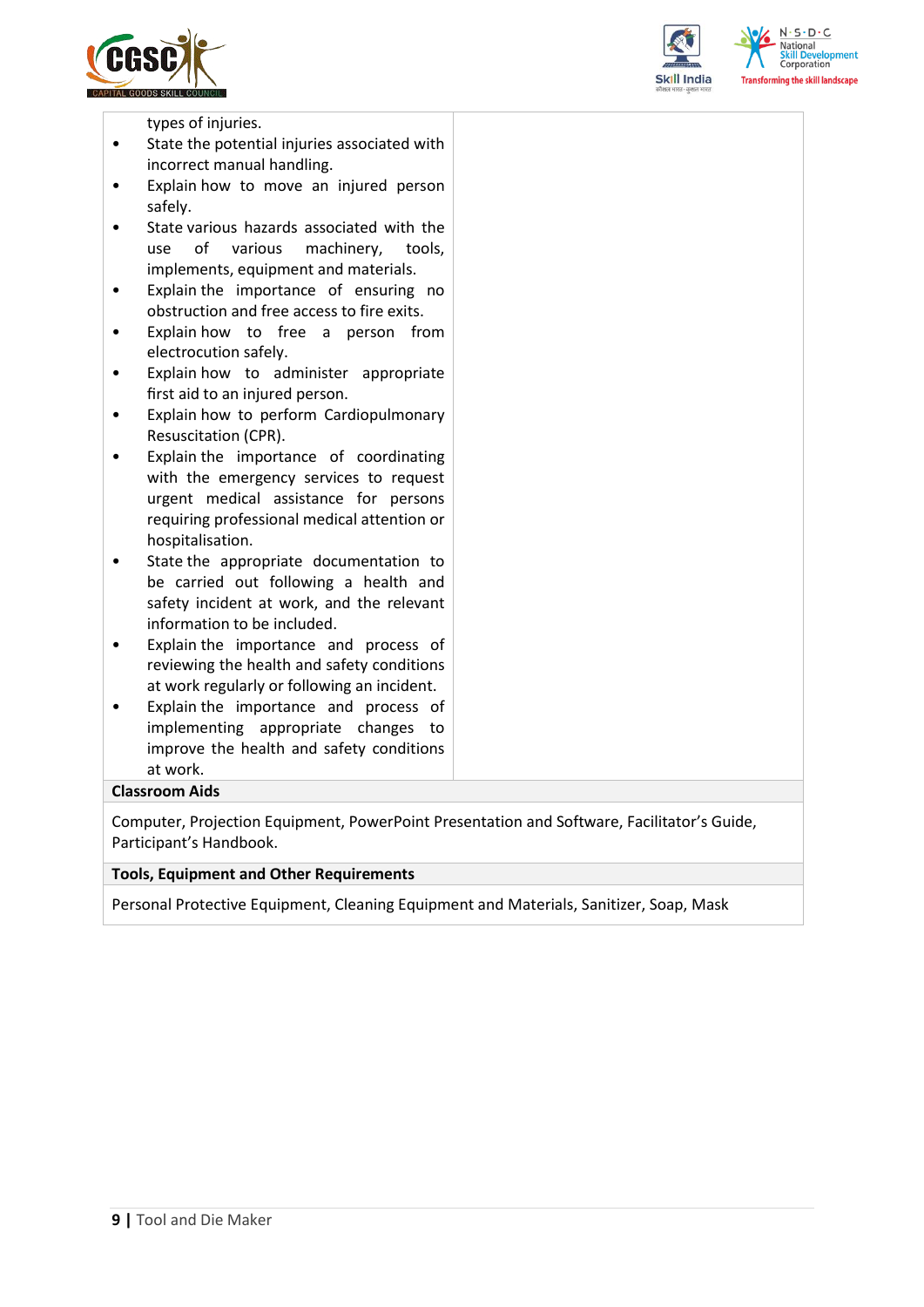



## **Module 3: Process of coordinating with co-workers to achieve work efficiency**

## *Mapped to CSC/N1336 v2.0*

#### **Terminal Outcomes:**

- Demonstrate ways to work and communicate effectively with co-workers.
- Discuss ways to promote diversity and inclusion at the workplace.

|                  | Duration: 20:00                                                                                                                                                                                                                                                                                                                                                                                                                                                                                                                                                                                                                     | Duration: 30:00                                                                                                                                                                                                                                                                                                                                                                                                                                                                                                                                                                                                                                                                                                     |
|------------------|-------------------------------------------------------------------------------------------------------------------------------------------------------------------------------------------------------------------------------------------------------------------------------------------------------------------------------------------------------------------------------------------------------------------------------------------------------------------------------------------------------------------------------------------------------------------------------------------------------------------------------------|---------------------------------------------------------------------------------------------------------------------------------------------------------------------------------------------------------------------------------------------------------------------------------------------------------------------------------------------------------------------------------------------------------------------------------------------------------------------------------------------------------------------------------------------------------------------------------------------------------------------------------------------------------------------------------------------------------------------|
|                  | Theory - Key Learning Outcomes                                                                                                                                                                                                                                                                                                                                                                                                                                                                                                                                                                                                      | <b>Practical - Key Learning Outcomes</b>                                                                                                                                                                                                                                                                                                                                                                                                                                                                                                                                                                                                                                                                            |
| ٠<br>٠<br>٠<br>٠ | Explain the importance and process of<br>effective communication in the workplace.<br>barriers<br>effective<br>Explain the<br>to<br>communication and how to overcome<br>them.<br>Explain the importance of teamwork in an<br>organisation's and individual's success.<br>Explain the importance of active listening<br>in the work environment.<br>State the appropriate techniques to be<br>followed for active listening.<br>Explain the importance of tone and pitch<br>ineffective communication.<br>Explain the importance of avoiding casual<br>expletives and unpleasant terms while<br>communicating professional circles. | Demonstrate the process of preparing the<br>$\bullet$<br>relevant documents and reports as per the<br>instructions,<br>supervisor's<br>providing<br>information<br>appropriate<br>clearly<br>and<br>systematically.<br>Demonstrate how to mentor and assist<br>$\bullet$<br>subordinates in the execution of their<br>work responsibilities.<br>Demonstrate the process of using various<br>٠<br>resources efficiently to ensure maximum<br>utilisation and minimum wastage.<br>Demonstrate how to communicate clearly<br>$\bullet$<br>effective<br>politely<br>to<br>and<br>ensure<br>communication with co-workers.<br>Demonstrate appropriate verbal and non-<br>٠<br>verbal communication that is respectful of |
|                  | Explain the importance of maintaining<br>discipline and ethical behaviour at work.<br>State the<br>common<br>reasons<br>for<br>interpersonal conflict and how to resolve<br>them.                                                                                                                                                                                                                                                                                                                                                                                                                                                   | genders and disability.                                                                                                                                                                                                                                                                                                                                                                                                                                                                                                                                                                                                                                                                                             |
|                  | Explain the importance of developing<br>effective<br>working<br>relationships<br>for<br>professional success.<br>Describe the process of expressing and<br>addressing grievances appropriately and<br>effectively.                                                                                                                                                                                                                                                                                                                                                                                                                  |                                                                                                                                                                                                                                                                                                                                                                                                                                                                                                                                                                                                                                                                                                                     |
| ٠                | Explain the importance and process of<br>planning daily tasks to ensure their timely<br>completion and efficient use of time.                                                                                                                                                                                                                                                                                                                                                                                                                                                                                                       |                                                                                                                                                                                                                                                                                                                                                                                                                                                                                                                                                                                                                                                                                                                     |
|                  | Explain the importance of adhering to the<br>limits of authority at work.                                                                                                                                                                                                                                                                                                                                                                                                                                                                                                                                                           |                                                                                                                                                                                                                                                                                                                                                                                                                                                                                                                                                                                                                                                                                                                     |
|                  | Explain the importance of following the<br>quality<br>applicable<br>standards<br>and<br>timescales at work.<br>Explain the importance of coordinating<br>with co-workers to achieve the work<br>objectives efficiently.                                                                                                                                                                                                                                                                                                                                                                                                             |                                                                                                                                                                                                                                                                                                                                                                                                                                                                                                                                                                                                                                                                                                                     |
|                  | Explain the<br>relevant<br>documentation<br>requirements.                                                                                                                                                                                                                                                                                                                                                                                                                                                                                                                                                                           |                                                                                                                                                                                                                                                                                                                                                                                                                                                                                                                                                                                                                                                                                                                     |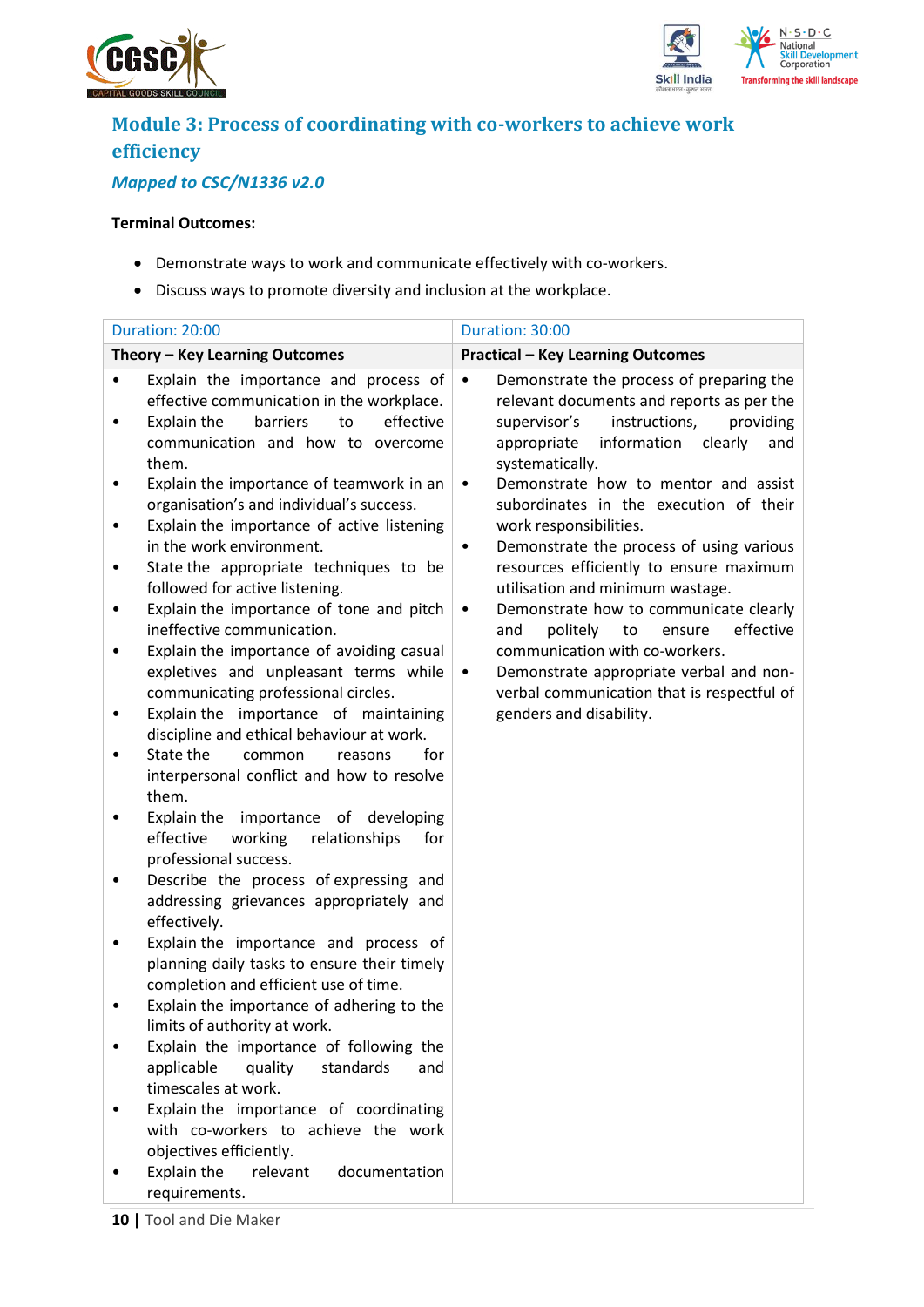



| Explain<br>the<br>procedure<br>to<br>report<br>inappropriate behaviour e.g., harassment.<br><b>Classroom Aids:</b>        |  |
|---------------------------------------------------------------------------------------------------------------------------|--|
|                                                                                                                           |  |
|                                                                                                                           |  |
| information to the authorised personnel.                                                                                  |  |
| efficient and timely dissemination of                                                                                     |  |
| conflicts at work.<br>Explain the importance and process of                                                               |  |
| followed at work to avoid and resolve                                                                                     |  |
| and minimum wastage.<br>Explain the recommended practices to be                                                           |  |
| efficiently to ensure maximum utilisation                                                                                 |  |
| disruptions to work prevent them.<br>Explain how to use various resources                                                 |  |
| Explain how<br>to identify<br>possible                                                                                    |  |
| responsibilities.                                                                                                         |  |
| mentoring and assisting subordinates in<br>the<br>execution<br>of their<br>work                                           |  |
| Explain the importance and process of                                                                                     |  |
| concerns.                                                                                                                 |  |
| to deal with out of authority tasks and                                                                                   |  |
|                                                                                                                           |  |
| appropriate information clearly<br>and                                                                                    |  |
| Explain the<br>importance of providing<br>systematically in work documents.<br>State the escalation matrix to be followed |  |

NA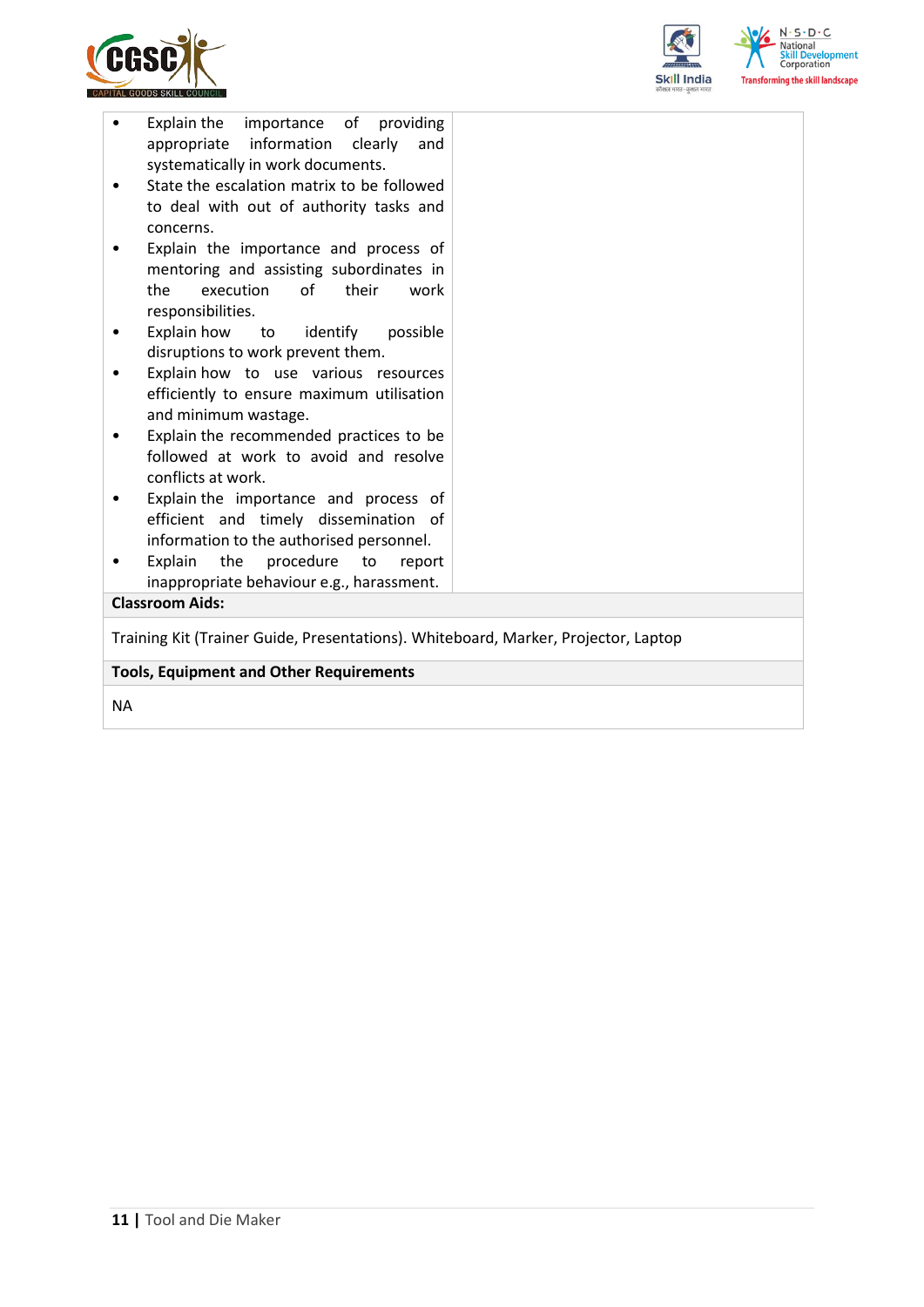



## **Module 4: Prepare for tool and die manufacturing operations**

## *Mapped to CSC/N0307, v2.0*

### **Terminal Outcomes:**

- Identify tools and equipment required for tool and die manufacturing operations.
- Perform the steps to carry out preparatory activities such as lifting of workpiece, collection and inspection of tools and equipment etc.

| Duration: 42:00                                                                                                                                                                                                                                                                                                                                                                                                                                                                                                                                                                                                                                                                                                                                                                                                                                                                                                                                                                                                                                           | Duration: 80:00                                                                                                                                                                                                                                                                                                                                                                                                                                                                                                                                                                                                                                                                                                                                                                                                                                                                                                                                                                            |  |  |
|-----------------------------------------------------------------------------------------------------------------------------------------------------------------------------------------------------------------------------------------------------------------------------------------------------------------------------------------------------------------------------------------------------------------------------------------------------------------------------------------------------------------------------------------------------------------------------------------------------------------------------------------------------------------------------------------------------------------------------------------------------------------------------------------------------------------------------------------------------------------------------------------------------------------------------------------------------------------------------------------------------------------------------------------------------------|--------------------------------------------------------------------------------------------------------------------------------------------------------------------------------------------------------------------------------------------------------------------------------------------------------------------------------------------------------------------------------------------------------------------------------------------------------------------------------------------------------------------------------------------------------------------------------------------------------------------------------------------------------------------------------------------------------------------------------------------------------------------------------------------------------------------------------------------------------------------------------------------------------------------------------------------------------------------------------------------|--|--|
| Theory - Key Learning Outcomes                                                                                                                                                                                                                                                                                                                                                                                                                                                                                                                                                                                                                                                                                                                                                                                                                                                                                                                                                                                                                            | <b>Practical - Key Learning Outcomes</b>                                                                                                                                                                                                                                                                                                                                                                                                                                                                                                                                                                                                                                                                                                                                                                                                                                                                                                                                                   |  |  |
| Describe basic process followed for tool<br>$\bullet$<br>and die manufacturing.<br>Discuss the information derived from the<br>٠<br>engineering drawings, work order, SOPs<br>and instructions from supervisor.<br>List the input material, tools, equipment,<br>٠<br>machines<br>and<br>consumables<br>required<br>during tool and die manufacturing work.<br>Describe the selection criteria of input<br>material, tools, equipment, machines and<br>consumables required for tool and die<br>manufacturing work.<br>Discuss the organisational<br>process of<br>collecting<br>and<br>arranging<br>the<br>input<br>material, tools, equipment, machines and<br>consumables from the store.<br>Summarise the steps to be performed for<br>checking the input material, tools,<br>equipment, machines and consumables<br>before use.<br>Discuss various assembling and machining<br>٠<br>parameters and their impact on output.<br>Discuss the necessary precautions to avoid<br>any hazard and accident during tool and<br>die manufacturing activities. | Read the drawing and work orders for<br>$\bullet$<br>identifying work requirements, selecting<br>and planning sequence of assembling and<br>machining operations.<br>Demonstrate the standard<br>operating<br>$\bullet$<br>procedure to use tools, equipment,<br>machines<br>and<br>consumables<br>required<br>during tool and die manufacturing work.<br>Show how to select and arrange the<br>$\bullet$<br>required input material, tools, equipment,<br>machines and consumables from the<br>store.<br>Apply appropriate ways to check the input<br>$\bullet$<br>material, tools, equipment, machines and<br>consumables before use.<br>Show how to calibrate the tool and<br>٠<br>equipment before use.<br>Apply appropriate ways to check that<br>$\bullet$<br>machines and equipment are clean and<br>free from dust and unwanted material.<br>Show how to set the assembling and<br>$\bullet$<br>machining<br>equipment<br>and<br>their<br>parameters as per the work instructions. |  |  |
| <b>Classroom Aids:</b>                                                                                                                                                                                                                                                                                                                                                                                                                                                                                                                                                                                                                                                                                                                                                                                                                                                                                                                                                                                                                                    |                                                                                                                                                                                                                                                                                                                                                                                                                                                                                                                                                                                                                                                                                                                                                                                                                                                                                                                                                                                            |  |  |
| Whiteboard, marker pen, projector                                                                                                                                                                                                                                                                                                                                                                                                                                                                                                                                                                                                                                                                                                                                                                                                                                                                                                                                                                                                                         |                                                                                                                                                                                                                                                                                                                                                                                                                                                                                                                                                                                                                                                                                                                                                                                                                                                                                                                                                                                            |  |  |
| <b>Tools, Equipment and Other Requirements</b>                                                                                                                                                                                                                                                                                                                                                                                                                                                                                                                                                                                                                                                                                                                                                                                                                                                                                                                                                                                                            |                                                                                                                                                                                                                                                                                                                                                                                                                                                                                                                                                                                                                                                                                                                                                                                                                                                                                                                                                                                            |  |  |
| PPT's, teaching aids, drawing / blue print, work order                                                                                                                                                                                                                                                                                                                                                                                                                                                                                                                                                                                                                                                                                                                                                                                                                                                                                                                                                                                                    |                                                                                                                                                                                                                                                                                                                                                                                                                                                                                                                                                                                                                                                                                                                                                                                                                                                                                                                                                                                            |  |  |
| <b>Raw Materials: Metal blocks</b>                                                                                                                                                                                                                                                                                                                                                                                                                                                                                                                                                                                                                                                                                                                                                                                                                                                                                                                                                                                                                        |                                                                                                                                                                                                                                                                                                                                                                                                                                                                                                                                                                                                                                                                                                                                                                                                                                                                                                                                                                                            |  |  |
| Work Table With Bench Vice<br>٠                                                                                                                                                                                                                                                                                                                                                                                                                                                                                                                                                                                                                                                                                                                                                                                                                                                                                                                                                                                                                           |                                                                                                                                                                                                                                                                                                                                                                                                                                                                                                                                                                                                                                                                                                                                                                                                                                                                                                                                                                                            |  |  |
|                                                                                                                                                                                                                                                                                                                                                                                                                                                                                                                                                                                                                                                                                                                                                                                                                                                                                                                                                                                                                                                           | Machining tools/ equipment: Surface marking plate, cutting tools, threading, dies & guides,                                                                                                                                                                                                                                                                                                                                                                                                                                                                                                                                                                                                                                                                                                                                                                                                                                                                                                |  |  |
| etc.                                                                                                                                                                                                                                                                                                                                                                                                                                                                                                                                                                                                                                                                                                                                                                                                                                                                                                                                                                                                                                                      |                                                                                                                                                                                                                                                                                                                                                                                                                                                                                                                                                                                                                                                                                                                                                                                                                                                                                                                                                                                            |  |  |
| Machines: Conventional lathe and vertical milling machine with standard accessories and<br>٠                                                                                                                                                                                                                                                                                                                                                                                                                                                                                                                                                                                                                                                                                                                                                                                                                                                                                                                                                              |                                                                                                                                                                                                                                                                                                                                                                                                                                                                                                                                                                                                                                                                                                                                                                                                                                                                                                                                                                                            |  |  |
| Production CNC machining center with ATC                                                                                                                                                                                                                                                                                                                                                                                                                                                                                                                                                                                                                                                                                                                                                                                                                                                                                                                                                                                                                  |                                                                                                                                                                                                                                                                                                                                                                                                                                                                                                                                                                                                                                                                                                                                                                                                                                                                                                                                                                                            |  |  |
| Measuring equipment: Vernier calipers, micrometre, feeler gauges, bore gauge, slip gauge,<br>٠<br>thickness gauge, steel ruler, measuring tape, height, gauge, dial gauge, angle plate, set square                                                                                                                                                                                                                                                                                                                                                                                                                                                                                                                                                                                                                                                                                                                                                                                                                                                        |                                                                                                                                                                                                                                                                                                                                                                                                                                                                                                                                                                                                                                                                                                                                                                                                                                                                                                                                                                                            |  |  |

easuring tape, neight, gauge, dial gauge, compass, divider, scriber, T Square, bevel protractor, pin set, torque meter etc.

• **Consumables:** Oil stones, Emery, Dressing stone, File cord, Tool post packing, Spares for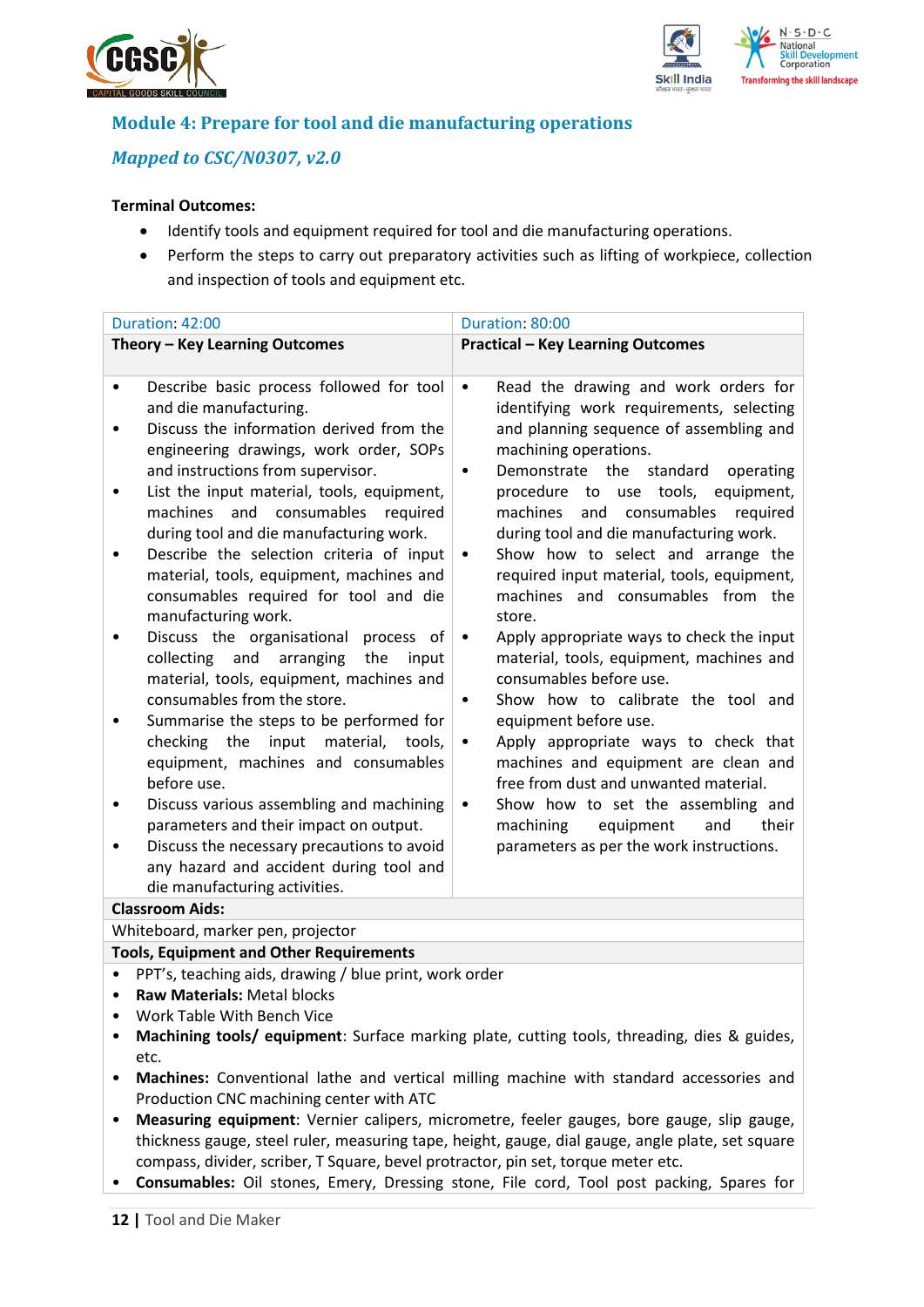



cutting tools, Carbide inserts, Grinding Wheels etc.

- **Assembly tools and equipment:** Riveting machine, drilling machine, riveting guns, pneumatic guns, fasteners, rubber seals, soldering iron, jigs, fixtures, adhesives
- **Components:** Bolts, nuts, screws, wires, fasteners, connectors, sealants, adhesive bonding material etc.
- **Lifting devices:** Hoists, cranes, bins, part trolleys, pallet trucks
- **Hand book**, job orders, work order, completion material requests, and Technical Reference Books.
- **Safety materials**: Fire extinguisher, portable welding curtains, leather safety gloves, leather aprons, safety glasses, helmet, safety shoe and first-aid kit
- **Cleaning material**: Wire brush (M.S.), cleaning agents, cleaning cloth, waste container, dust pan and brush set, liquid soap, hand towel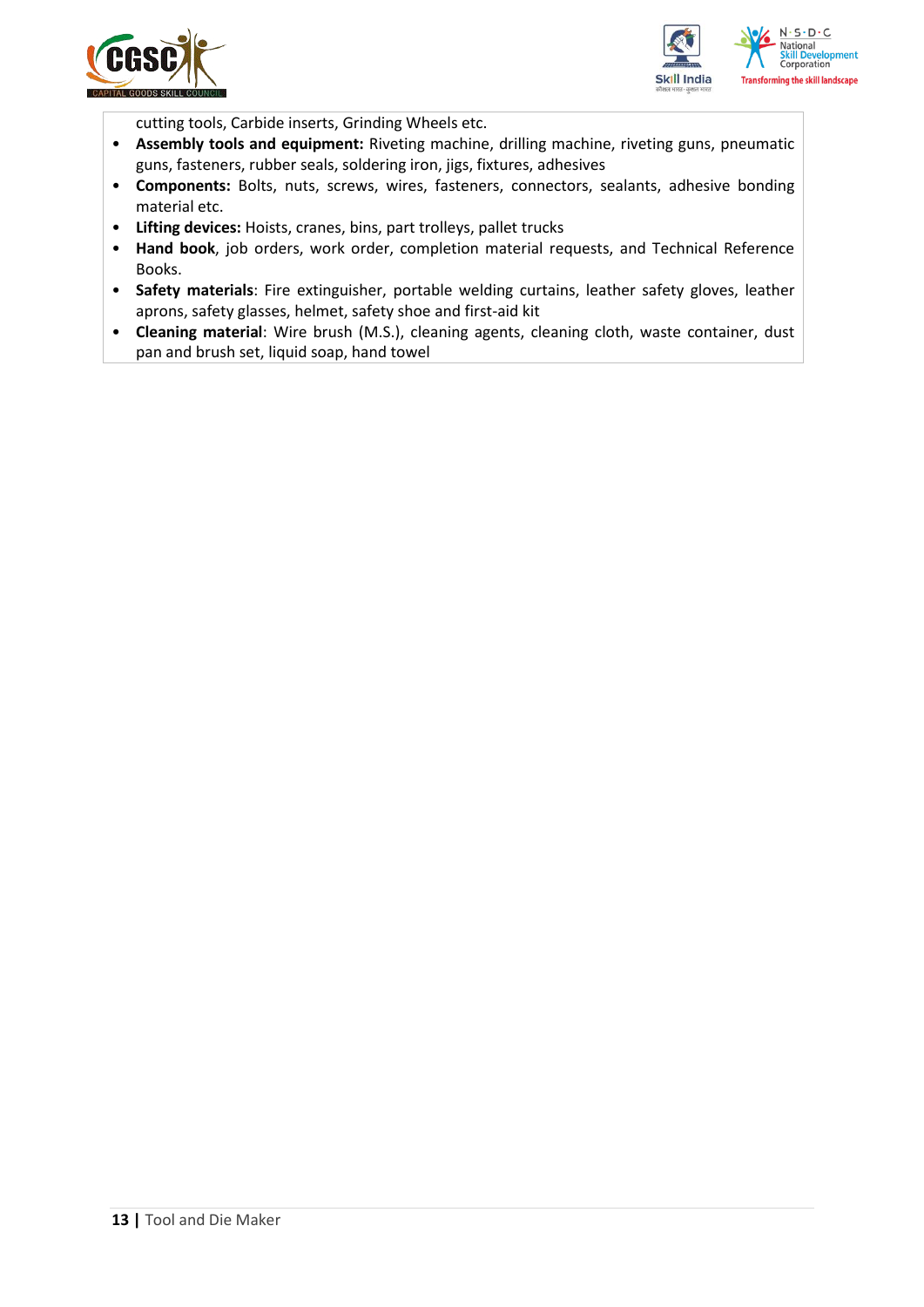



## **Module 5: Perform machining operations**

## *Mapped to CSC/N0316, v2.0*

#### **Terminal Outcomes:**

- Identify tools and equipment required for machining work.
- Perform machining activities such as turning, milling, grinding, drilling etc.

|   | Duration: 40:00                                                                                                             | <b>Duration: 120:00</b>                                                                          |                        |
|---|-----------------------------------------------------------------------------------------------------------------------------|--------------------------------------------------------------------------------------------------|------------------------|
|   | Theory - Key Learning Outcomes                                                                                              | <b>Practical - Key Learning Outcomes</b>                                                         |                        |
|   | Explain different types of<br>machining<br>processes.                                                                       | Show how to plan machining operations<br>$\bullet$<br>for tools & die manufacturing on the basis |                        |
|   | Discuss operational fundamentals<br>of                                                                                      | of drawing/blue print.                                                                           |                        |
|   | conventional and CNC machine.                                                                                               | Apply appropriate ways to fix cutters or                                                         |                        |
|   | List jigs and fixtures, tools, cutting tools,<br>equipment and measuring instruments<br>required during the machining work. | cutting tools in the CNC or conventional<br>machines required for various machining              |                        |
|   | Discuss the process of lifting and placing                                                                                  | operations.<br>Apply appropriate ways to measure and<br>٠                                        |                        |
|   | the workpieces on working platform as                                                                                       | mark the reference points/ cutting lines on                                                      |                        |
|   | per the work instructions.                                                                                                  | the work pieces by using measuring                                                               |                        |
|   | Elaborate ways for cutting the workpieces                                                                                   | instruments.                                                                                     |                        |
|   | as per the work requirement.                                                                                                | Perform the steps of lifting and placing the                                                     |                        |
|   | Discuss effect of oil, grease, scale or dirt<br>on the machining process.                                                   | workpieces on working platform by using<br>lifting tools.                                        |                        |
|   | Describe importance of selecting correct                                                                                    | Demonstrate use of power operated/<br>$\bullet$                                                  |                        |
|   | in the CNC<br>machine<br>for<br>program                                                                                     | manual/automatic cutting tools to cut the                                                        |                        |
|   | machining operation as per the work                                                                                         | workpieces as per the work requirement.                                                          |                        |
|   | instructions.                                                                                                               | organisational<br>Demonstrate<br>٠                                                               | specified              |
| ٠ | Discuss how to cut, shape and trim the                                                                                      | procedure of rough machining to get                                                              |                        |
|   | workpiece by using CNC machine.                                                                                             | required size of work piece.                                                                     |                        |
|   | Discuss the importance of monitoring<br>process parameters during the machining                                             | Demonstrate<br>organizational<br>٠<br>procedure<br>of<br>performing                              | specified<br>machining |
|   | process and correcting them as per the                                                                                      | operations on the workpiece.                                                                     |                        |
|   | requirements.                                                                                                               | Apply appropriate ways to cut, shape and                                                         |                        |
|   | List the steps to be performed for                                                                                          | trim the workpiece to achieve specified                                                          |                        |
|   | checking the machine operations for any                                                                                     | lengths and shapes.                                                                              |                        |
|   | defects in its component and informing                                                                                      | Read the measurement gauges<br>٠                                                                 | and                    |
|   | the supervisor.                                                                                                             | monitor the process<br>parameters                                                                | to                     |
|   | Discuss post machining processes like                                                                                       | maintain the quality standards.                                                                  |                        |
|   | inspection, cleaning, maintenance etc.                                                                                      | Employ appropriate ways for checking the                                                         |                        |
|   | Explain methods of inspecting the quality<br>of machined workpieces.                                                        | machine operations for any defects in the<br>component.                                          |                        |
|   | List the commonly occurring defects and                                                                                     | Prepare a sample report about any                                                                |                        |
|   | remedies<br>machined<br>their<br>in<br>the                                                                                  | problems faced during the machining                                                              |                        |
|   | workpieces.                                                                                                                 | process.                                                                                         |                        |
|   | Discuss the process of segregating, tagging                                                                                 | Employ appropriate ways of measuring<br>٠                                                        |                        |
|   | storing<br>of<br>damaged<br>and<br>and<br>ok                                                                                | comparing the final workpiece<br>and                                                             |                        |
|   | workpieces<br>organisational<br>per<br>as                                                                                   | dimensions with the specified dimensions                                                         |                        |
|   | guidelines.                                                                                                                 | the work order and engineering<br>in                                                             |                        |
|   | List different methods for disposing off                                                                                    | drawing.                                                                                         |                        |
|   | waste material and scrap.                                                                                                   | Show how to shut down the machine and                                                            |                        |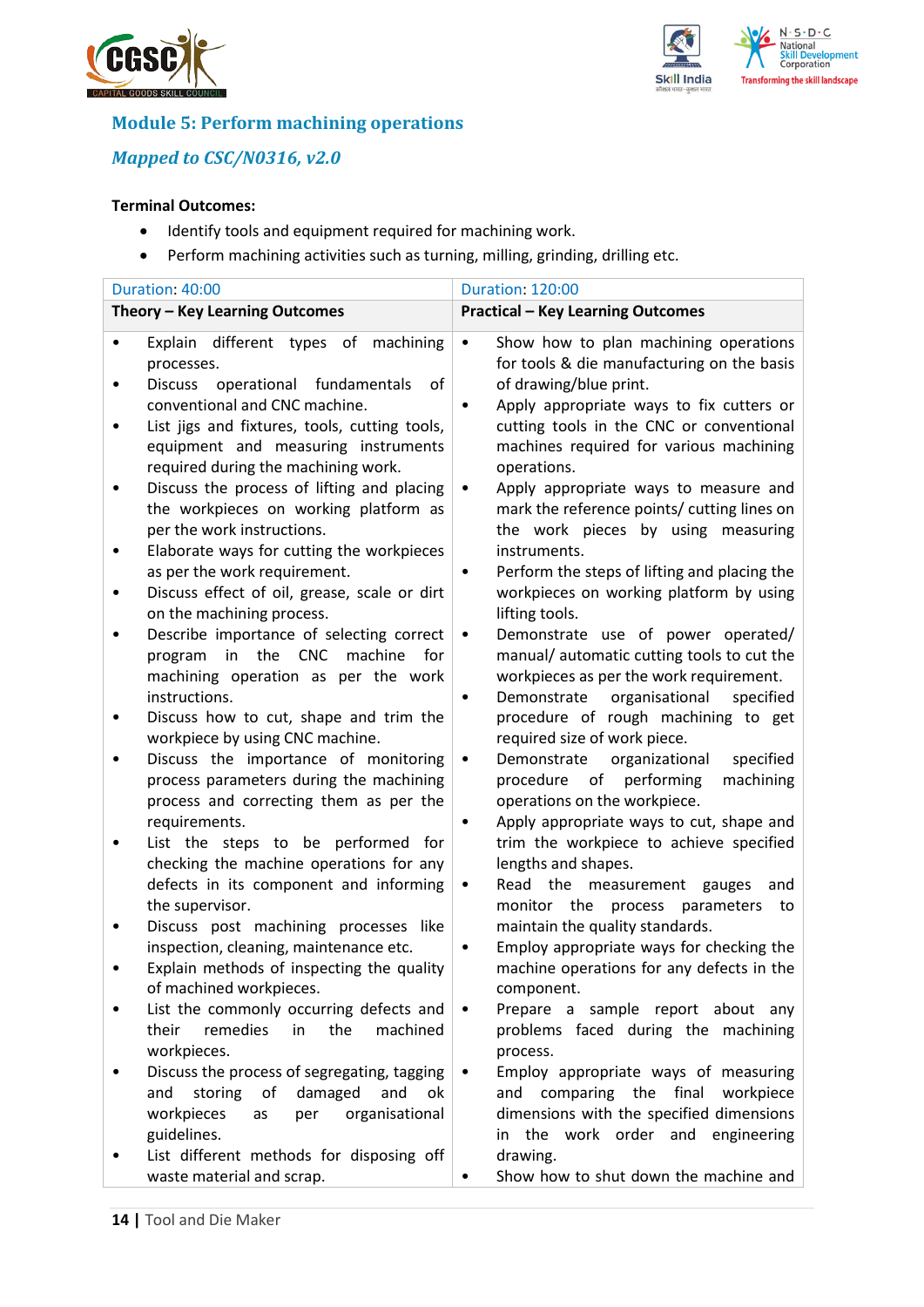



| Discuss the necessary precautions to avoid<br>any hazard and accident during machining<br>activities. | ٠<br>٠<br>٠<br>٠<br>٠<br>٠ | remove the workpiece after completion of<br>machining activities.<br>inspection<br>Demonstrate appropriate<br>method to check the quality of machined<br>workpieces.<br>Demonstrate procedure to segregate, tag<br>and store machined pieces<br>as per<br>organisational guidelines.<br>Demonstrate organisational procedure of<br>cleaning and storing all the tools, machine<br>and equipment after completion of work.<br>Employ appropriate ways for checking the<br>machine operations for any defects in the<br>component.<br>Show how to dispose waste as per<br>organisational guidelines.<br>Perform steps to report to the supervisor<br>about any problems faced or anticipated<br>during the complete process. |
|-------------------------------------------------------------------------------------------------------|----------------------------|----------------------------------------------------------------------------------------------------------------------------------------------------------------------------------------------------------------------------------------------------------------------------------------------------------------------------------------------------------------------------------------------------------------------------------------------------------------------------------------------------------------------------------------------------------------------------------------------------------------------------------------------------------------------------------------------------------------------------|
| <b>Classroom Aids:</b>                                                                                |                            |                                                                                                                                                                                                                                                                                                                                                                                                                                                                                                                                                                                                                                                                                                                            |

Whiteboard, marker pen, projector

#### **Tools, Equipment and Other Requirements**

- Basic tool box, Work bench with vice
- Lathe Machines, Cutting tools measuring tools, Hand Tools, Power tools, Drawing Tools, Drilling Machines, Cutting Machines, Hand Grinders, GD&T, etc.
- Hand book, job orders, work order, completion material requests, and Technical Reference Books.
- **Safety materials**: Fire extinguisher, welding helmet, Leather sleeves, leather safety gloves, leather aprons, safety glasses with side shields, ear plug, safety shoes and first-aid kit
- **Cleaning material**: Tip cleaner, wire brush (M.S.), cleaning agents, cleaning cloth, waste container, dust pan and brush set, liquid soap, hand towel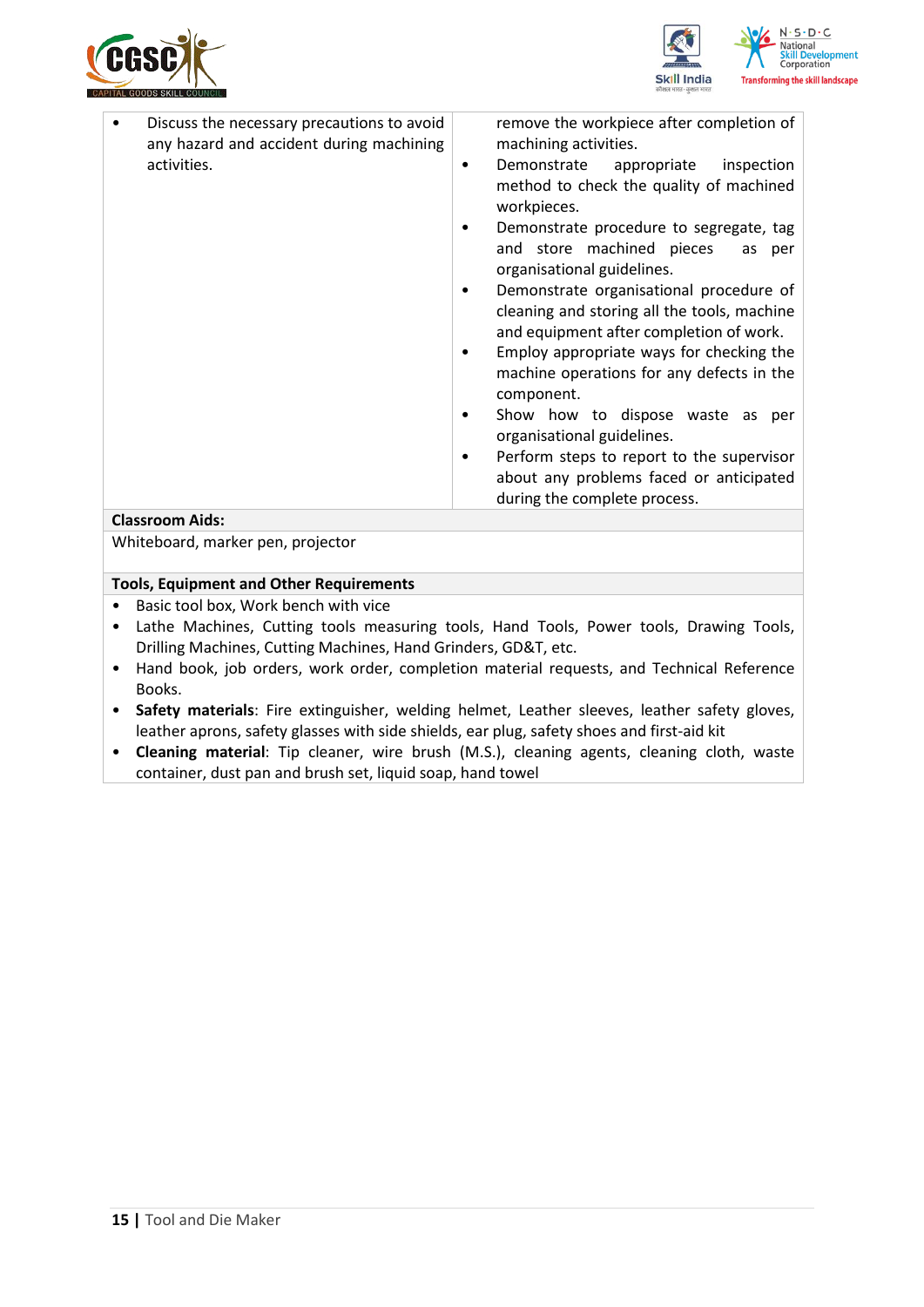



## **Module 6: Perform fitting operations**

*Mapped to CSC/N0308, v2.0*

#### **Terminal Outcomes:**

- Perform fitting operations for manufacturing tool and die.
- Perform post-fitting operations.

| Duration: 40:00                                                                                                                                                                                                                                                                                                                                                                                                                                                                                                                                                                                                                                                                                                                                                                                                                                                                                                                                                                                                                                                                                                                                                                                                                                                           | <b>Duration: 120:00</b>                                                                                                                                                                                                                                                                                                                                                                                                                                                                                                                                                                                                                                                                                                                                                                                                                                                                                                                                                                                                                                                                                                                                                                                                                                                                                                                                                                                                                  |
|---------------------------------------------------------------------------------------------------------------------------------------------------------------------------------------------------------------------------------------------------------------------------------------------------------------------------------------------------------------------------------------------------------------------------------------------------------------------------------------------------------------------------------------------------------------------------------------------------------------------------------------------------------------------------------------------------------------------------------------------------------------------------------------------------------------------------------------------------------------------------------------------------------------------------------------------------------------------------------------------------------------------------------------------------------------------------------------------------------------------------------------------------------------------------------------------------------------------------------------------------------------------------|------------------------------------------------------------------------------------------------------------------------------------------------------------------------------------------------------------------------------------------------------------------------------------------------------------------------------------------------------------------------------------------------------------------------------------------------------------------------------------------------------------------------------------------------------------------------------------------------------------------------------------------------------------------------------------------------------------------------------------------------------------------------------------------------------------------------------------------------------------------------------------------------------------------------------------------------------------------------------------------------------------------------------------------------------------------------------------------------------------------------------------------------------------------------------------------------------------------------------------------------------------------------------------------------------------------------------------------------------------------------------------------------------------------------------------------|
| Theory - Key Learning Outcomes                                                                                                                                                                                                                                                                                                                                                                                                                                                                                                                                                                                                                                                                                                                                                                                                                                                                                                                                                                                                                                                                                                                                                                                                                                            | <b>Practical - Key Learning Outcomes</b>                                                                                                                                                                                                                                                                                                                                                                                                                                                                                                                                                                                                                                                                                                                                                                                                                                                                                                                                                                                                                                                                                                                                                                                                                                                                                                                                                                                                 |
| List the tools, measuring instruments,<br>components/parts<br>and<br>fittings,<br>sub-<br>assemblies required for fitting operations.<br>Describe the precautions to be taken and<br>٠<br>safe practices to be followed while<br>performing various<br>fitting<br>operations<br>required in the job.<br>Describe various fitting operations and<br>methods.<br>Elucidate the factors for selecting the<br>٠<br>method of fitting as per the work<br>requirements.<br>Describe marking out process and various<br>marking out methods.<br>Explain the safety requirements to be<br>followed throughout the work process.<br>Discuss the process of lifting and placing<br>٠<br>the components on the designated place.<br>State the impact of inaccurate alignment,<br>٠<br>adjustment<br>and<br>levelling<br>on<br>the<br>equipment performance.<br>Explain methods of inspecting the quality<br>of fitted components.<br>List the commonly occurring defects and<br>٠<br>their remedies in the fitted components.<br>List the types of information to be<br>recorded while performing components<br>with various features as per standards<br>applicable to the process operations.<br>State the importance of disposing the<br>waste, scrap etc. after task completion. | Select the appropriate fitting processes on<br>the basis of information derived from<br>workorder, engineering drawings etc.<br>Show how to mark the dimensions, range<br>$\bullet$<br>of features and<br>templates<br>the<br>on<br>equipment body.<br>Apply appropriate ways to trace/transfer<br>the specified features from the templates<br>onto the workpieces.<br>Show how to plan the fitting activities on<br>$\bullet$<br>the basis of drawing, job order etc.<br>Perform the steps of placing components<br>٠<br>on the designated place by using lifting<br>tools.<br>Employ appropriate practices to align,<br>$\bullet$<br>adjust and level the components for fitting<br>and assembly.<br>Demonstrate the procedure to carry out<br>٠<br>fitting operations such as threading,<br>drilling, filing, etc.<br>Employ appropriate fitting method to fit<br>٠<br>the components as per drawing.<br>Demonstrate<br>appropriate<br>inspection<br>٠<br>method to check the quality of fitted<br>components.<br>Employ appropriate ways to check the<br>٠<br>irregularities in specifications of the<br>component.<br>Employ appropriate practices to clean and<br>store the tools, equipment and process<br>auxiliaries safely.<br>Prepare sample records consisting of<br>information such as the type of tasks<br>performed.<br>Demonstrate the procedure of disposing<br>the waste generated and unwanted<br>materials safely. |
| <b>Classroom Aids:</b>                                                                                                                                                                                                                                                                                                                                                                                                                                                                                                                                                                                                                                                                                                                                                                                                                                                                                                                                                                                                                                                                                                                                                                                                                                                    |                                                                                                                                                                                                                                                                                                                                                                                                                                                                                                                                                                                                                                                                                                                                                                                                                                                                                                                                                                                                                                                                                                                                                                                                                                                                                                                                                                                                                                          |
| Whiteboard, marker pen, projector                                                                                                                                                                                                                                                                                                                                                                                                                                                                                                                                                                                                                                                                                                                                                                                                                                                                                                                                                                                                                                                                                                                                                                                                                                         |                                                                                                                                                                                                                                                                                                                                                                                                                                                                                                                                                                                                                                                                                                                                                                                                                                                                                                                                                                                                                                                                                                                                                                                                                                                                                                                                                                                                                                          |

**Tools, Equipment and Other Requirements**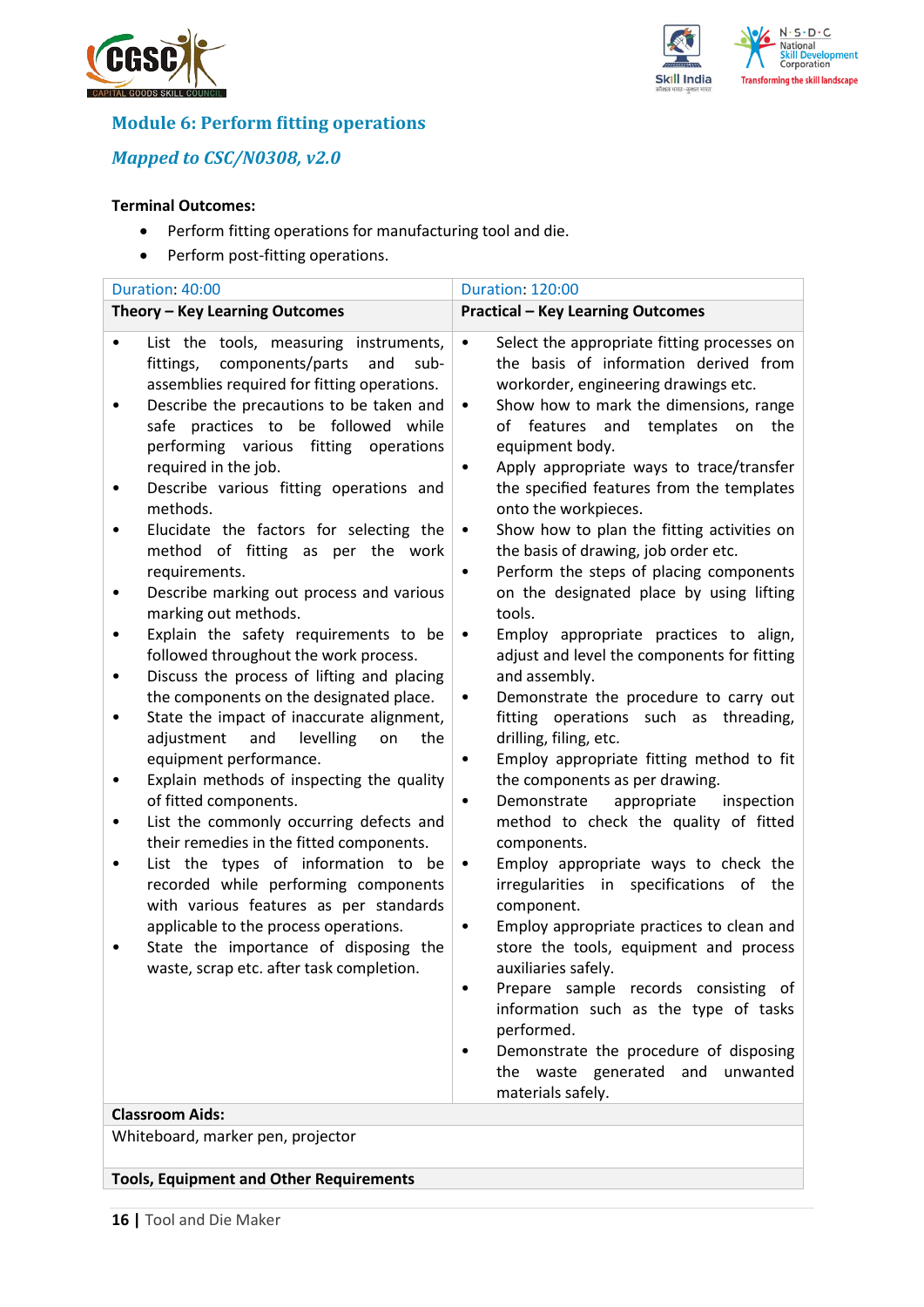



- Basic tool box, Work bench with vice
- Lathe Machines, Cutting tools measuring tools, Hand Tools, Power tools, Drawing Tools, Drilling Machines, Cutting Machines, Hand Grinders, GD&T, etc.
- Hand book, job orders, work order, completion material requests, and Technical Reference Books.
- **Safety materials**: Fire extinguisher, welding helmet, Leather sleeves, leather safety gloves, leather aprons, safety glasses with side shields, ear plug, safety shoes and first-aid kit
- **Cleaning material**: Tip cleaner, wire brush (M.S.), cleaning agents, cleaning cloth, waste container, dust pan and brush set, liquid soap, hand towel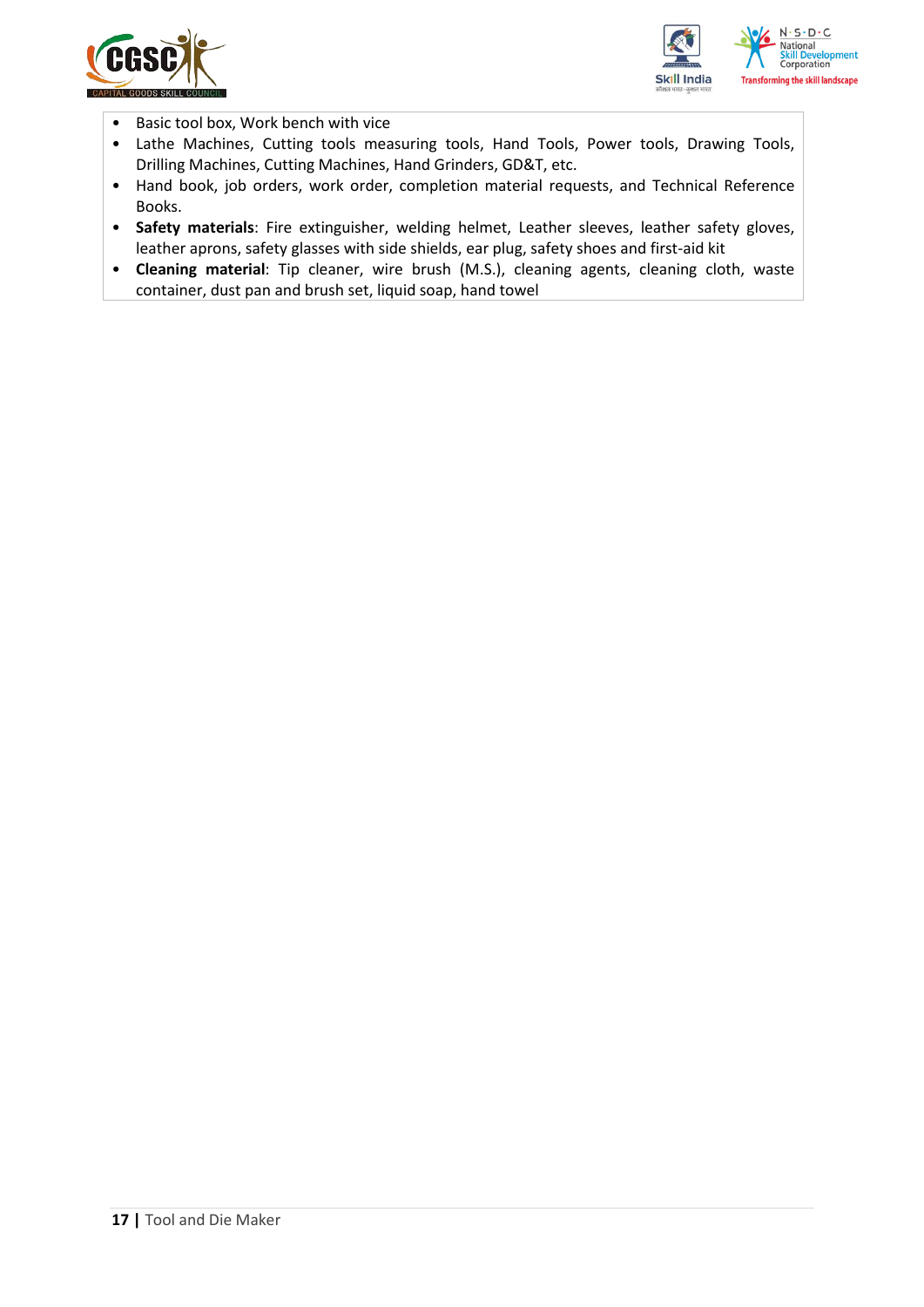



## **Module 7: Perform assembly operations**

## *Mapped to CSC/N0309, v2.0*

#### **Terminal Outcomes:**

- Perform assembly of components to manufacture tool and die.
- Perform post-assembly operations.

| Duration: 40:00                |                                                                                                                                                                                                                       | <b>Duration: 120:00</b>                                                                                                                                                                                          |  |  |
|--------------------------------|-----------------------------------------------------------------------------------------------------------------------------------------------------------------------------------------------------------------------|------------------------------------------------------------------------------------------------------------------------------------------------------------------------------------------------------------------|--|--|
| Theory - Key Learning Outcomes |                                                                                                                                                                                                                       | <b>Practical - Key Learning Outcomes</b>                                                                                                                                                                         |  |  |
|                                | List the tools, measuring instruments,<br>components/parts<br>fittings,<br>and<br>sub-<br>assemblies required for assembling work.<br>Describe the precautions to be taken and<br>safe practices to be followed while | Select<br>the<br>appropriate<br>assembling<br>$\bullet$<br>processes on the basis of information<br>derived from workorder and engineering<br>drawings.<br>Show how to arrange the tools, measuring<br>$\bullet$ |  |  |
|                                | performing various assembling operations<br>required in the job.<br>Describe various assembly operations such<br>as bolting, torquing, tightening, fastening,<br>greasing, hammering, sealing, clamping,<br>etc.      | instruments,<br>equipment,<br>components/<br>parts and sub-assemblies used in the work<br>process.<br>plan the assembling<br>Show how<br>to<br>٠<br>activities on the basis of drawing, job<br>order etc.        |  |  |
|                                | Elucidate the factors for selecting the<br>method of assembly as per the work<br>requirements.                                                                                                                        | Apply appropriate ways to compare<br>$\bullet$<br>measurements to drawings and sketches<br>to ensure conformity, fits and clearances.                                                                            |  |  |
|                                | Discuss the process of lifting and placing<br>the auto component on the designated<br>place.                                                                                                                          | Display the procedure of setting up the<br>$\bullet$<br>equipment required for assembling work.<br>Perform the steps of placing component<br>$\bullet$                                                           |  |  |
| ٠<br>٠                         | Explain methods of inspecting the quality<br>of assembled components.<br>List the commonly occurring defects and                                                                                                      | on the designated place by using lifting<br>tools.<br>Demonstrate the procedure to carry out<br>$\bullet$                                                                                                        |  |  |
|                                | remedies<br>the<br>assembled<br>their<br>in<br>components.                                                                                                                                                            | assembly operations such as torquing,<br>joining, fastening etc.                                                                                                                                                 |  |  |
|                                | List the types of information to be<br>recorded while performing components<br>with various features as per standards<br>applicable to the process operations.                                                        | Employ appropriate assembly method for<br>$\bullet$<br>assembling of mechanical components.<br>Apply standard techniques to fasten<br>$\bullet$<br>components permanently.                                       |  |  |
|                                | State the importance of disposing the<br>waste, scrap etc. after task completion.                                                                                                                                     | Show<br>how<br>to<br>dismantle<br>mechanical<br>$\bullet$<br>without<br>assemblies<br>damage<br>to<br>components and/or subassemblies.                                                                           |  |  |
|                                |                                                                                                                                                                                                                       | Demonstrate<br>appropriate<br>inspection<br>method to check the quality of assembled<br>components.                                                                                                              |  |  |
|                                |                                                                                                                                                                                                                       | Employ appropriate ways to check the<br>irregularities in specifications of the<br>component.                                                                                                                    |  |  |
|                                |                                                                                                                                                                                                                       | Employ appropriate practices to clean and<br>store the tools, equipment and process<br>auxiliaries safely.                                                                                                       |  |  |
|                                |                                                                                                                                                                                                                       | Prepare sample records consisting of<br>information such as the type of tasks<br>performed.                                                                                                                      |  |  |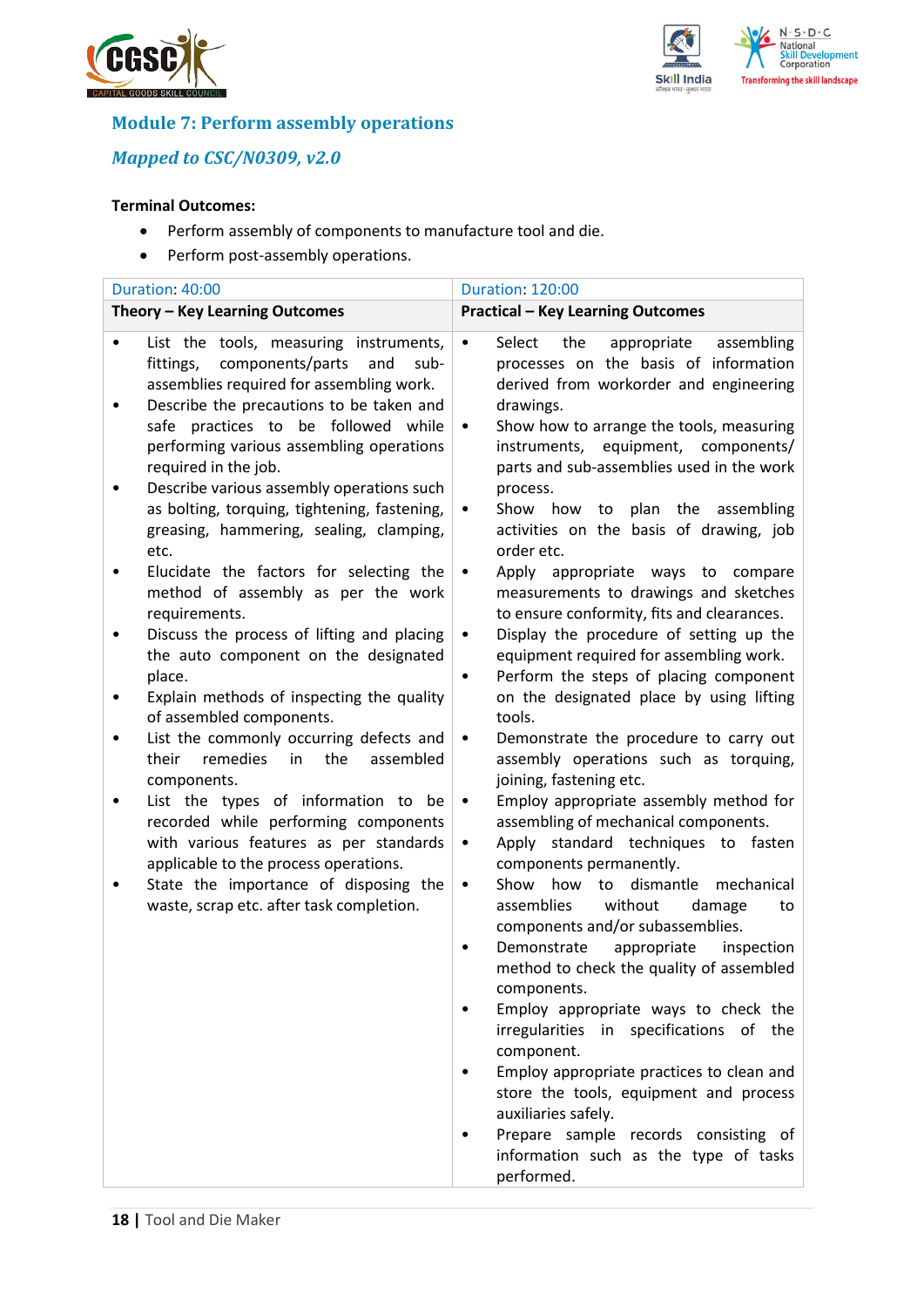



• Demonstrate the procedure of disposing the waste generated and unwanted materials safely.

#### **Classroom Aids:**

Whiteboard, marker pen, projector

#### **Tools, Equipment and Other Requirements**

- Basic tool box, Work bench with vice
- Lathe Machines, Cutting tools measuring tools, Hand Tools, Power tools, Drawing Tools, Drilling Machines, Cutting Machines, Hand Grinders, GD&T, etc.
- Hand book, job orders, work order, completion material requests, and Technical Reference Books.
- **Safety materials**: Fire extinguisher, welding helmet, Leather sleeves, leather safety gloves, leather aprons, safety glasses with side shields, ear plug, safety shoes and first-aid kit
- **Cleaning material**: Tip cleaner, wire brush (M.S.), cleaning agents, cleaning cloth, waste container, dust pan and brush set, liquid soap, hand towel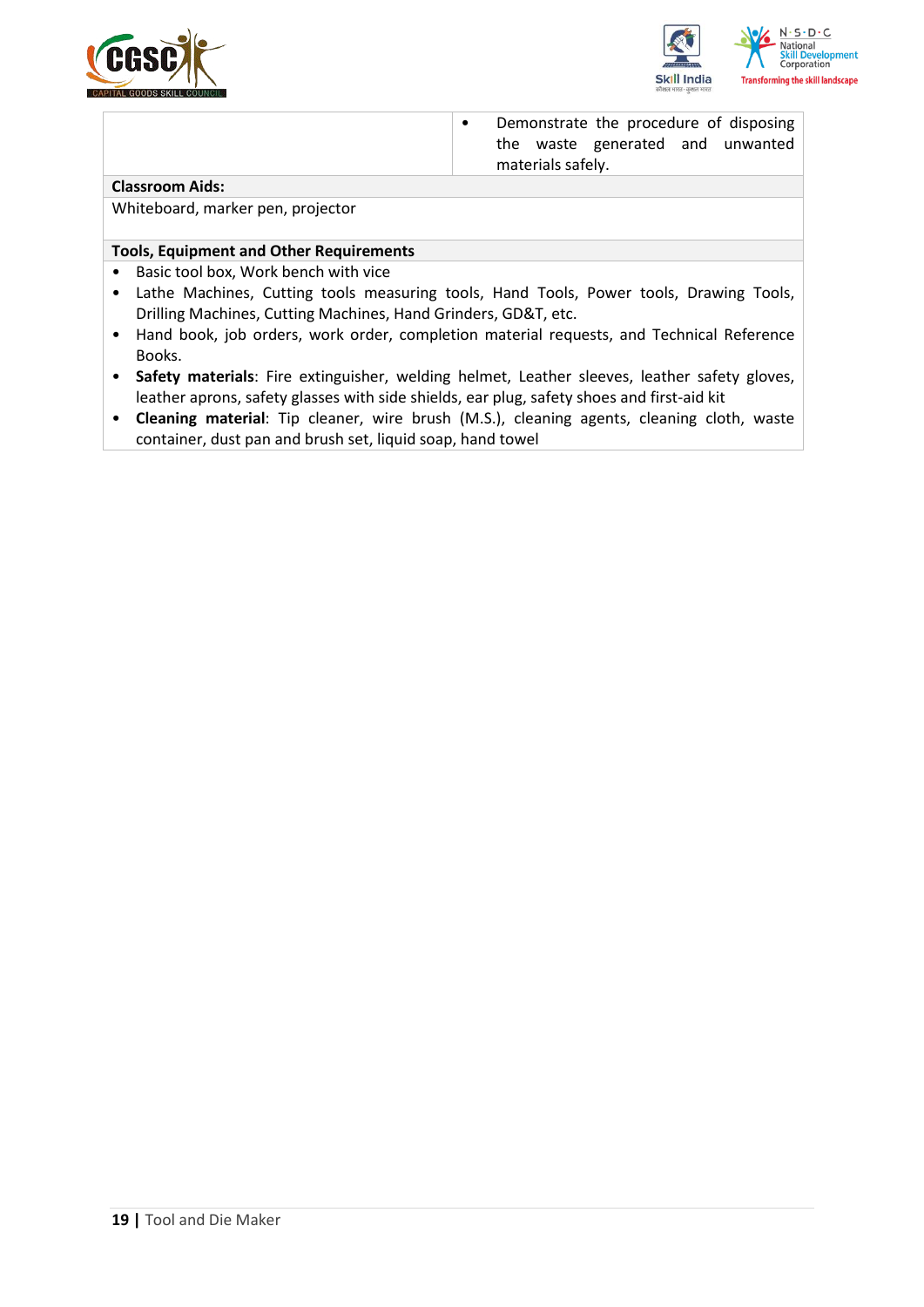



# **Annexure**

## <span id="page-19-0"></span>**Trainer Requirements**

| <b>Trainer Prerequisites</b>         |                |       |                                               |       |                               |                |
|--------------------------------------|----------------|-------|-----------------------------------------------|-------|-------------------------------|----------------|
| <b>Minimum</b><br><b>Educational</b> | Specialization |       | <b>Relevant Industry</b><br><b>Experience</b> |       | <b>Training Experience</b>    | <b>Remarks</b> |
| Qualification                        |                | Years | <b>Specialization</b>                         | Years | <b>Specialization</b>         |                |
| Diploma                              | Mechanical     | 5     | Tool and die<br>manufacturing                 | 2     | Tool and die<br>manufacturing | <b>NA</b>      |
| B.E/B.Tech                           | Mechanical     | 3     | Tool and die<br>manufacturing                 | 1     | Tool and die<br>manufacturing | <b>NA</b>      |

| <b>Trainer Certification</b>                  |                                |  |  |
|-----------------------------------------------|--------------------------------|--|--|
| <b>Domain Certification</b>                   | <b>Platform Certification</b>  |  |  |
| "Tool and Die Maker, CSC/Q0306, version 2.0". | "Trainer, MEP/Q2601 v1.0"      |  |  |
| Minimum accepted score is 80%.                | Minimum accepted score is 80%. |  |  |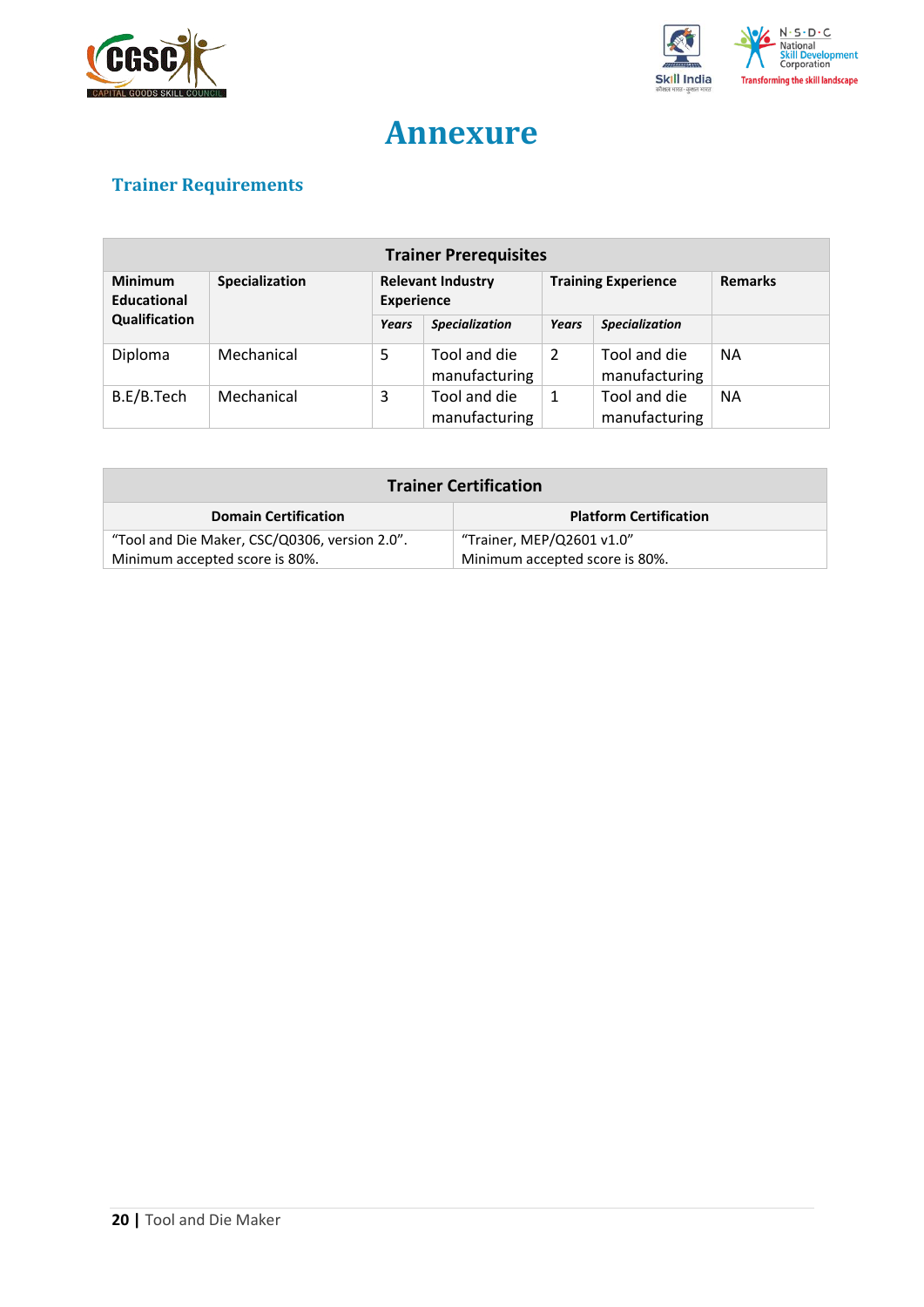

### <span id="page-20-0"></span>Assessor Requirements



| <b>Assessor Prerequisites</b> |                |                                               |                               |                                                 |                               |                |
|-------------------------------|----------------|-----------------------------------------------|-------------------------------|-------------------------------------------------|-------------------------------|----------------|
| <b>Minimum</b><br>Educational | Specialization | <b>Relevant Industry</b><br><b>Experience</b> |                               | <b>Training/Assessment</b><br><b>Experience</b> |                               | <b>Remarks</b> |
| Qualification                 |                | Years                                         | <b>Specialization</b>         | Years                                           | <b>Specialization</b>         |                |
| Diploma                       | Mechanical     | 5                                             | Tool and die<br>manufacturing | $\overline{2}$                                  | Tool and die<br>manufacturing | <b>NA</b>      |
| B.E/B.Tech                    | Mechanical     | 3                                             | Tool and die<br>manufacturing | 1                                               | Tool and die<br>manufacturing | <b>NA</b>      |

| <b>Assessor Certification</b>                 |                                |  |
|-----------------------------------------------|--------------------------------|--|
| <b>Domain Certification</b>                   | <b>Platform Certification</b>  |  |
| "Tool and Die Maker, CSC/Q0306, version 2.0". | "Assessor; MEP/Q2701 v1.0"     |  |
| Minimum accepted score is 80%.                | Minimum accepted score is 80%. |  |

*`*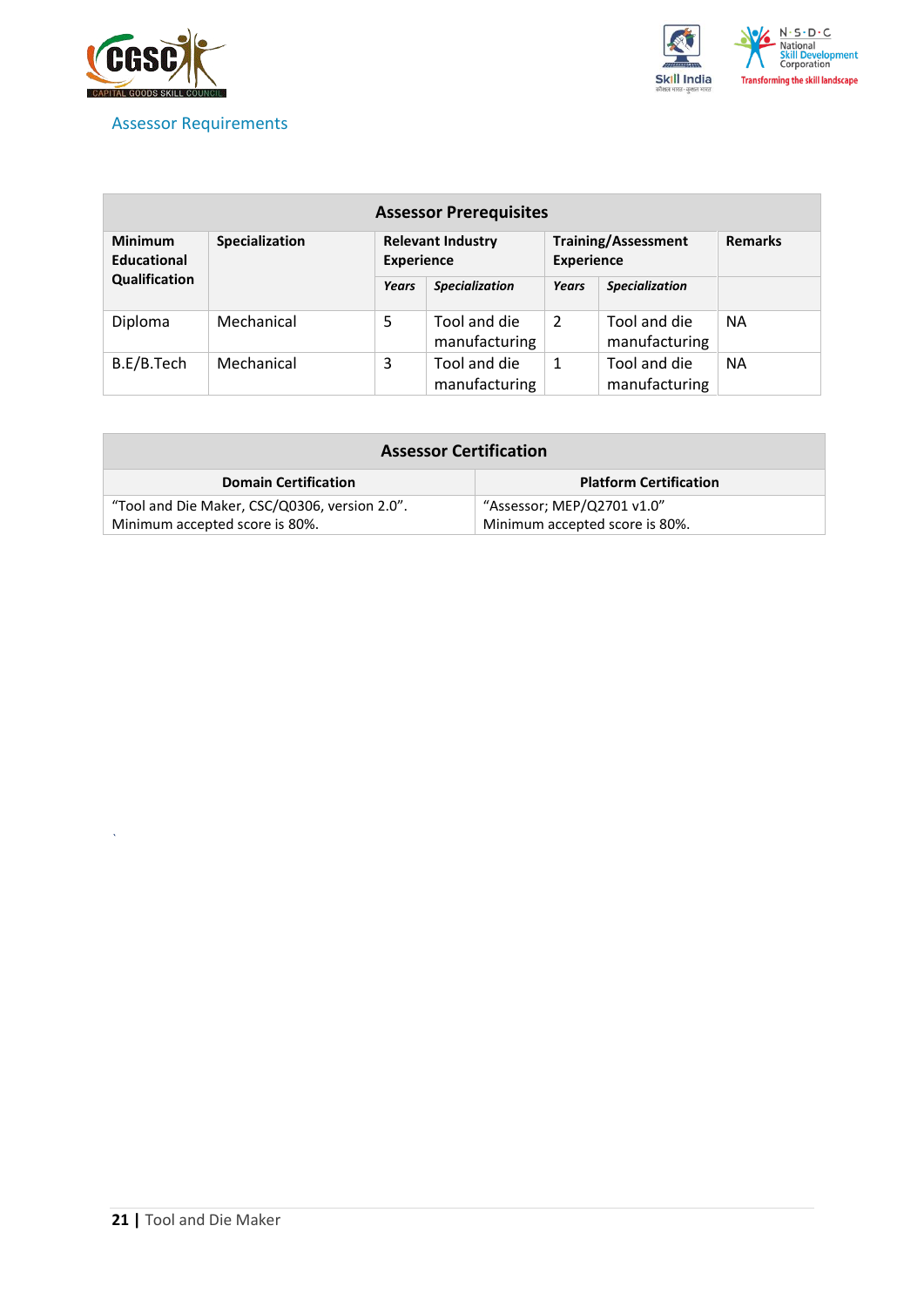



### <span id="page-21-0"></span>**Assessment Strategy**

- 1. Assessment System Overview:
	- Batches assigned to the assessment agencies for conducting the assessment on SDMS/SIP or email
	- Assessment agencies send the assessment confirmation to VTP/TC looping SSC
	- Assessment agency deploys the ToA certified Assessor for executing the assessment
	- SSC monitors the assessment process & records
- 2. Testing Environment:
	- Confirm that the centre is available at the same address as mentioned on SDMS or SIP
	- Check the duration of the training.
	- Check the Assessment Start and End time to be as 10 a.m. and 5 p.m.
	- If the batch size is more than 30, then there should be 2 Assessors.
	- Check that the allotted time to the candidates to complete Theory & Practical Assessment is correct.
	- Check the mode of assessment—Online (TAB/Computer) or Offline (OMR/PP).
	- Confirm the number of TABs on the ground are correct to execute the Assessment smoothly.
	- Check the availability of the Lab Equipment for the particular Job Role.
- 3. Assessment Quality Assurance levels / Framework:
	- Question papers created by the Subject Matter Experts (SME)
	- Question papers created by the SME verified by the other subject Matter Experts
	- Questions are mapped with NOS and PC
	- Question papers are prepared considering that level 1 to 3 are for the unskilled & semi-skilled individuals, and level 4 and above are for the skilled, supervisor & higher management
	- Assessor must be ToA certified & trainer must be ToT Certified
	- Assessment agency must follow the assessment guidelines to conduct the assessment
- 4. Types of evidence or evidence-gathering protocol:
	- Time-stamped & geotagged reporting of the assessor from assessment location
	- Centre photographs with signboards and scheme specific branding
	- Biometric or manual attendance sheet (stamped by TP) of the trainees during the training period
	- Time-stamped & geotagged assessment (Theory + Viva + Practical) photographs & videos
- 5. Method of verification or validation:
	- Surprise visit to the assessment location
	- Random audit of the batch
	- Random audit of any candidate
- 6. Method for assessment documentation, archiving, and access
	- Hard copies of the documents are stored
	- Soft copies of the documents & photographs of the assessment are uploaded / accessed from Cloud Storage
	- Soft copies of the documents & photographs of the assessment are stored in the Hard Drives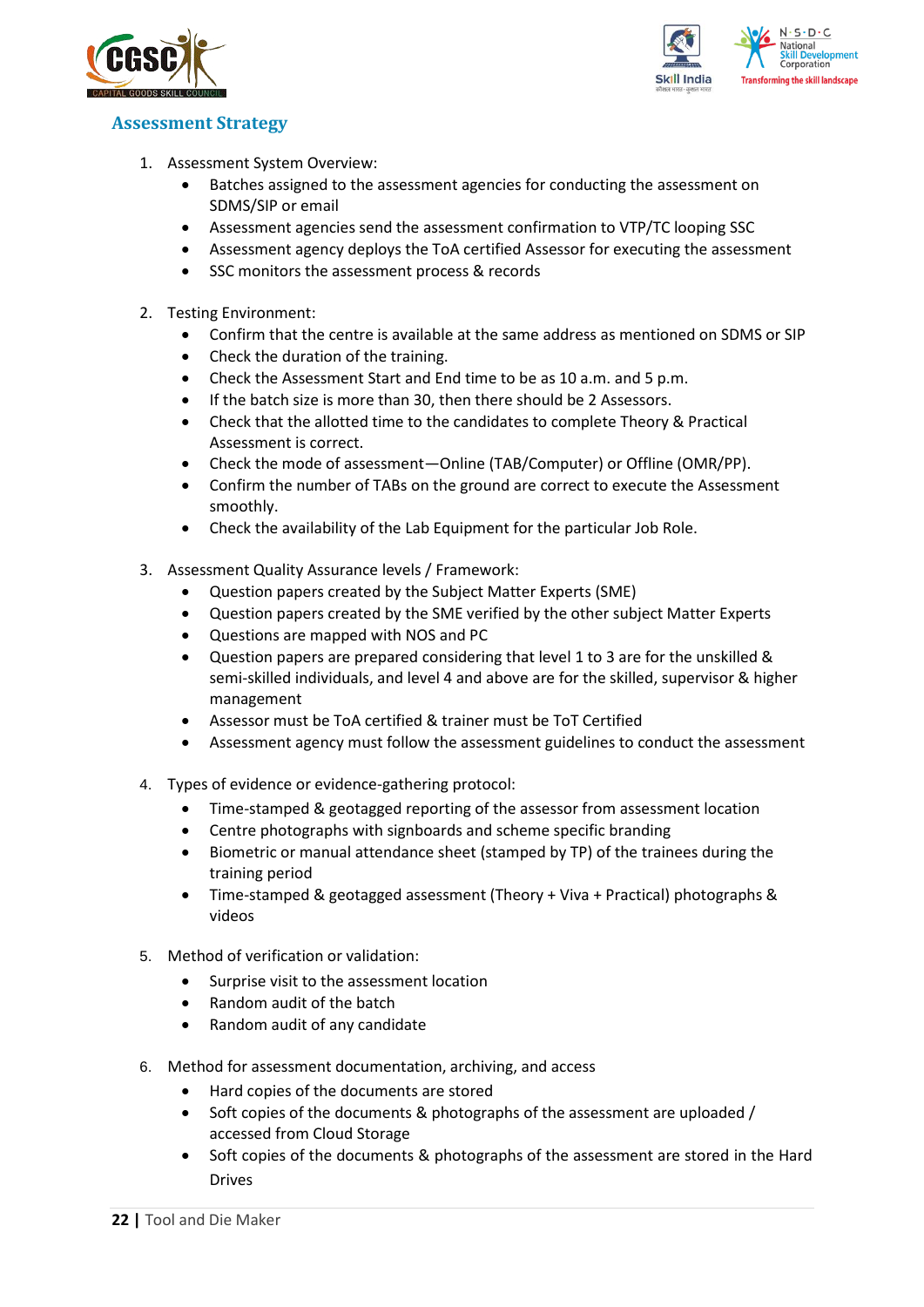

## <span id="page-22-0"></span>**References**



## <span id="page-22-1"></span>**Glossary**

| <b>Term</b>                            | <b>Description</b>                                                                                                                                                                                                                                                                                                                            |
|----------------------------------------|-----------------------------------------------------------------------------------------------------------------------------------------------------------------------------------------------------------------------------------------------------------------------------------------------------------------------------------------------|
| <b>Declarative</b><br><b>Knowledge</b> | Declarative knowledge refers to facts, concepts and principles that need to<br>be known and/or understood in order to accomplish a task or to solve a<br>problem.                                                                                                                                                                             |
| <b>Key Learning</b><br><b>Outcome</b>  | Key learning outcome is the statement of what a learner needs to know,<br>understand and be able to do in order to achieve the terminal outcomes. A<br>set of key learning outcomes will make up the training outcomes. Training<br>outcome is specified in terms of knowledge, understanding (theory) and<br>skills (practical application). |
| (M) TLO                                | On-the-job training (Mandatory); trainees are mandated to complete<br>specified hours of training on site                                                                                                                                                                                                                                     |
| OJT (R)                                | On-the-job training (Recommended); trainees are recommended the<br>specified hours of training on site                                                                                                                                                                                                                                        |
| <b>Procedural</b>                      | Procedural knowledge addresses how to do something, or how to perform a                                                                                                                                                                                                                                                                       |
| <b>Knowledge</b>                       | task. It is the ability to work, or produce a tangible work output by applying<br>cognitive, affective or psychomotor skills.                                                                                                                                                                                                                 |
| <b>Training Outcome</b>                | Training outcome is a statement of what a learner will know, understand<br>and be able to do upon the completion of the training.                                                                                                                                                                                                             |
| <b>Terminal Outcome</b>                | Terminal outcome is a statement of what a learner will know, understand<br>and be able to do upon the completion of a module. A set of terminal<br>outcomes help to achieve the training outcome.                                                                                                                                             |